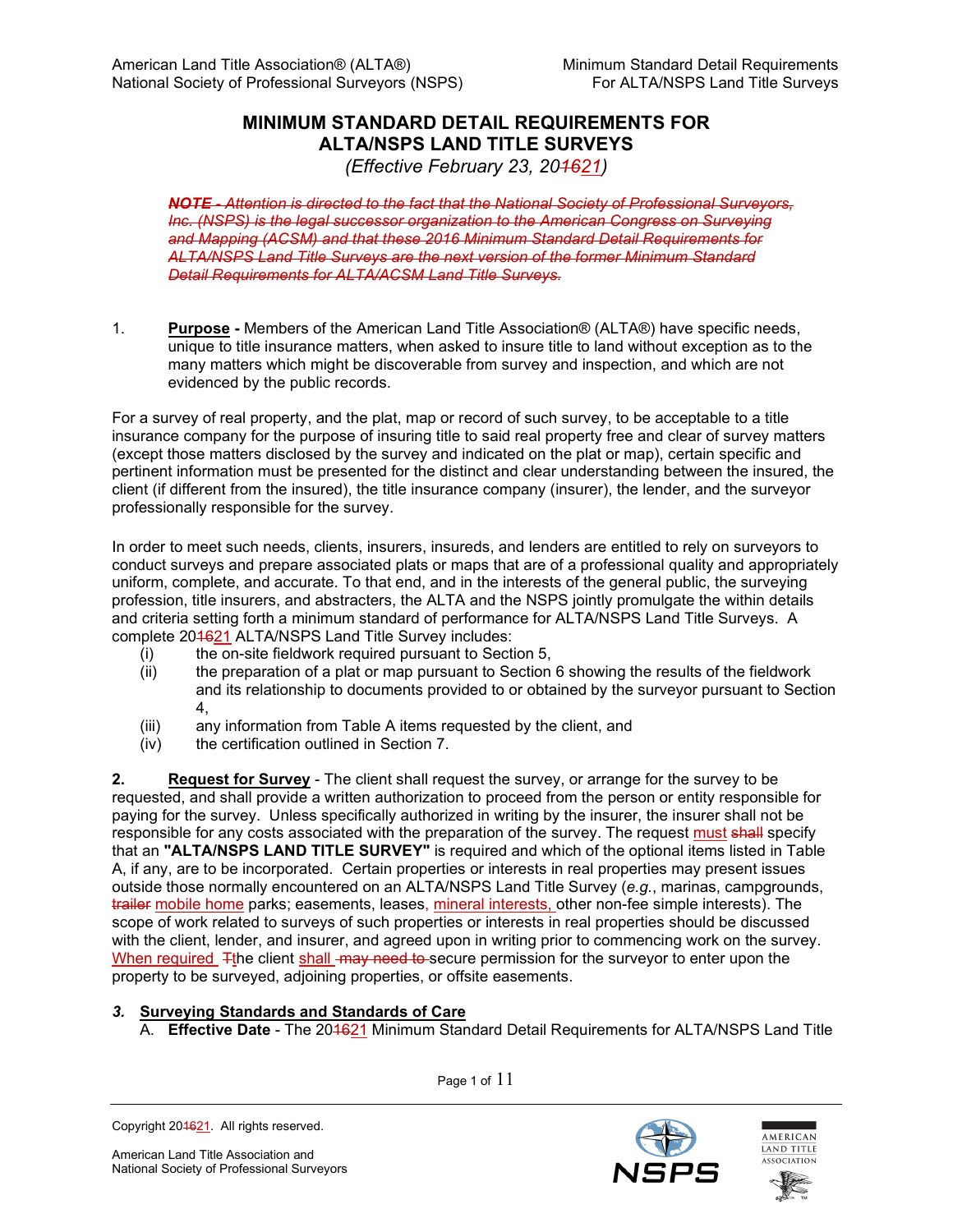Surveys are effective February 23, 204621. As of that date, all previous versions of the Minimum Standard Detail Requirements for ALTA/ACSM or ALTA/NSPS Land Title Surveys are superseded by these standards.

- B. **Other Requirements and Standards of Practice** Many states and some local jurisdictions have adopted statutes, administrative rules, and/or ordinances that set out standards regulating the practice of surveying within their jurisdictions. In addition to the standards set forth herein, surveyors must shall also conduct their surveys in accordance with applicable jurisdictional survey requirements and standards of practice. Where conflicts between the standards set forth herein and any such jurisdictional requirements and standards of practice occur, the more stringent must shall apply.
- C. **The Normal Standard of Care** Surveyors should recognize that there may be unwritten local, state, and/or regional standards of care defined by the practice of the "prudent surveyor" in those locales.
- D. **Boundary Resolution** The boundary lines and corners of any property or interest in real property being surveyed (hereafter, the "surveyed property" or "property to be surveyed") as part of an ALTA/NSPS Land Title Survey must shall be established and/or retraced in accordance with appropriate boundary law principles governed by the set of facts and evidence found in the course of performing the research and fieldwork.
- E. **Measurement Standards** The following measurement standards address Relative Positional Precision for the monuments or witnesses marking the corners of the surveyed property.
	- **i.** "Relative Positional Precision" means the length of the semi-major axis, expressed in meters or feet or meters, of the error ellipse representing the uncertainty in the position of the monument or witness marking any boundary corner of the surveyed property relative to the position of the monument or witness marking an immediately adjacent boundary corner of the surveyed property resulting from due to random errors in the measurements made in determining those positions at the 95 percent confidence level. in the location of the monument, or witness, marking any corner of the surveyed property relative to the monument, or witness, marking any other corner of the surveyed property at the 95 percent confidence level. Relative Positional Precision can be is estimated by the results of a correctly weighted least squares adjustment of the survey. Alternatively, Relative Positional Precision can be estimated by the standard deviation of the distance between the monument or witness marking any boundary corner of the surveyed property and the monument or witness marking an immediately adjacent boundary corner of the surveyed property (called local accuracy) that can be computed using the full covariance matrix of the coordinate inverse between any given pair of points, understanding that Relative Positional Precision is based on the 95 percent confidence level, or approximately 2 standard deviations**.**
	- **ii.** Any boundary lines and corners established or retraced may have uncertainties in location resulting from (1) the availability, condition, history and integrity of reference or controlling monuments, (2) ambiguities in the record descriptions or plats of the surveyed property or its adjoiners, (3) occupation or possession lines as they may differ from the written title lines, or (4) Relative Positional Precision. Of these four sources of uncertainty, only Relative Positional Precision is controllable, although, due to the inherent errors in any measurement, it cannot be eliminated. The magnitude of the first three uncertainties can be projected based on evidence; Relative Positional Precision is estimated using statistical means (see Section 3.E.i. above and Section 3.E.v. below).
	- **iii.** The first three of these sources of uncertainty must be weighed as part of the evidence in the determination of where, in the surveyor's opinion, the boundary lines and corners of the surveyed property should be located (see Section 3.D. above). Relative Positional Precision is a measure of how precisely the surveyor is able to monument and report those positions; it is not a substitute for the application of proper boundary law principles. A boundary corner or line may have a small Relative Positional Precision because the survey measurements were precise, yet still be in the wrong position (*i.e*., inaccurate) if it was established or retraced

Page 2 of  $11$ 

Copyright 201621. All rights reserved.



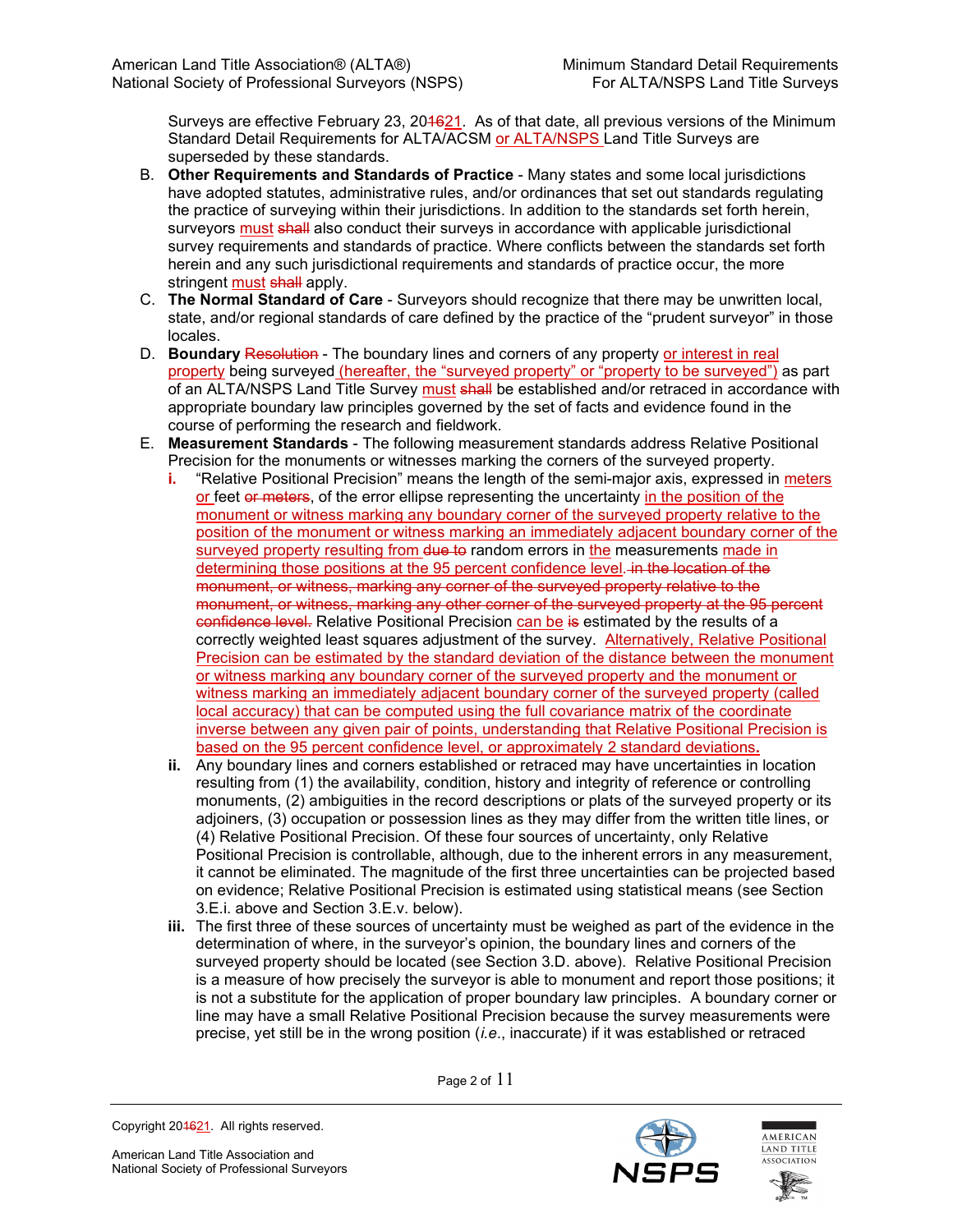using faulty or improper application of boundary law principles.

- **iv.** For any measurement technology or procedure used on an ALTA/NSPS Land Title Survey, the surveyor must shall (1) use appropriately trained personnel, (2) compensate for systematic errors, including those associated with instrument calibration, and (3) use appropriate error propagation and measurement design theory (selecting the proper instruments, geometric layouts, and field and computational procedures) to control random errors such that the maximum allowable Relative Positional Precision outlined in Section 3.E.v. below is not exceeded.
- corners being tested). It is recognized that in certain circumstances, the size or configuration **v.** The maximum allowable Relative Positional Precision for an ALTA/NSPS Land Title Survey is 2 cm (0.07 feet) plus 50 parts per million (based on the direct distance between the two of the surveyed property, or the relief, vegetation, or improvements on the surveyed property, will result in survey measurements for which the maximum allowable Relative Positional Precision may be exceeded, in which case If the maximum allowable Relative Positional Precision is exceeded, the surveyor shall note the reason shall be noted as explained in pursuant to Section 6.B.x. below.

 **4. Records Research** - It is recognized that for the performance of an ALTA/NSPS Land Title Survey, the surveyor will be provided with appropriate and, when possible, legible data <del>which <u>that</u> can</del> be relied upon in the preparation of the survey. <del>The request for an ALTA/NSPS Land Title Survey shall set</del> forth the current record description of the property to be surveyed or, in the case of an original survey prepared for purposes of locating and describing real property that has not been previously separately described in documents conveying an interest in the real property, the current record description of the <del>parent parcel that contains the property to be surveyed.</del> In order to complete an ALTA/NSPS Land Title Survey, the surveyor must be provided with <del>complete copies of the most recent title commitment or, if a</del> title commitment is not available, other title evidence satisfactory to the title insurer. In addition, the surveyor must be provided with the following:

- A. The following records established under state statutes for the purpose of imparting constructive notice of matters relating to real property (public records):
	- (a) The current record descriptions of any adjoiners to the property to be surveyed, except where such adjoiners are lots in platted, recorded subdivisions;
	- (b) Any recorded easements benefitting the property;

 (c) Any recorded easements, servitudes, or covenants burdening the property; The current record description of the property to be surveyed or, in the case of an original survey prepared for purposes of locating and describing real property that has not been previously separately described in documents conveying an interest in the real property, the current record description of the parent parcel that contains the property to be surveyed $\frac{1}{11}$ 

- B. Any unrecorded documents affecting the property being surveyed and containing information to which the survey shall make reference, if desired by the client. Complete copies of the most recent title commitment or, if a title commitment is not available,
- $C.\langle i \rangle$  The following <u>documents from</u> records established under state statutes for the purpose of other title evidence satisfactory to the title insurer.;<br>C. $\leftrightarrow$  The following documents from records establis imparting constructive notice of matters relating to real property (public records):
	- i. The current record descriptions of any adjoiners to the property to be surveyed, except where such adjoiners are lots in platted, recorded subdivisions;
	- ii. Any recorded easements benefitting the property to be surveyed; and
	- iii. Any recorded easements, servitudes, or covenants burdening the property to be surveyed; and
- $D.Hii$  If desired by the client, any unrecorded documents affecting the property to be surveyed and containing information to which the survey shall make reference.

Except, however, if the documents outlined <del>above i</del>n <del>(i) and (ii) of</del> this section are not provided to the

Page 3 of  $\,11$ 





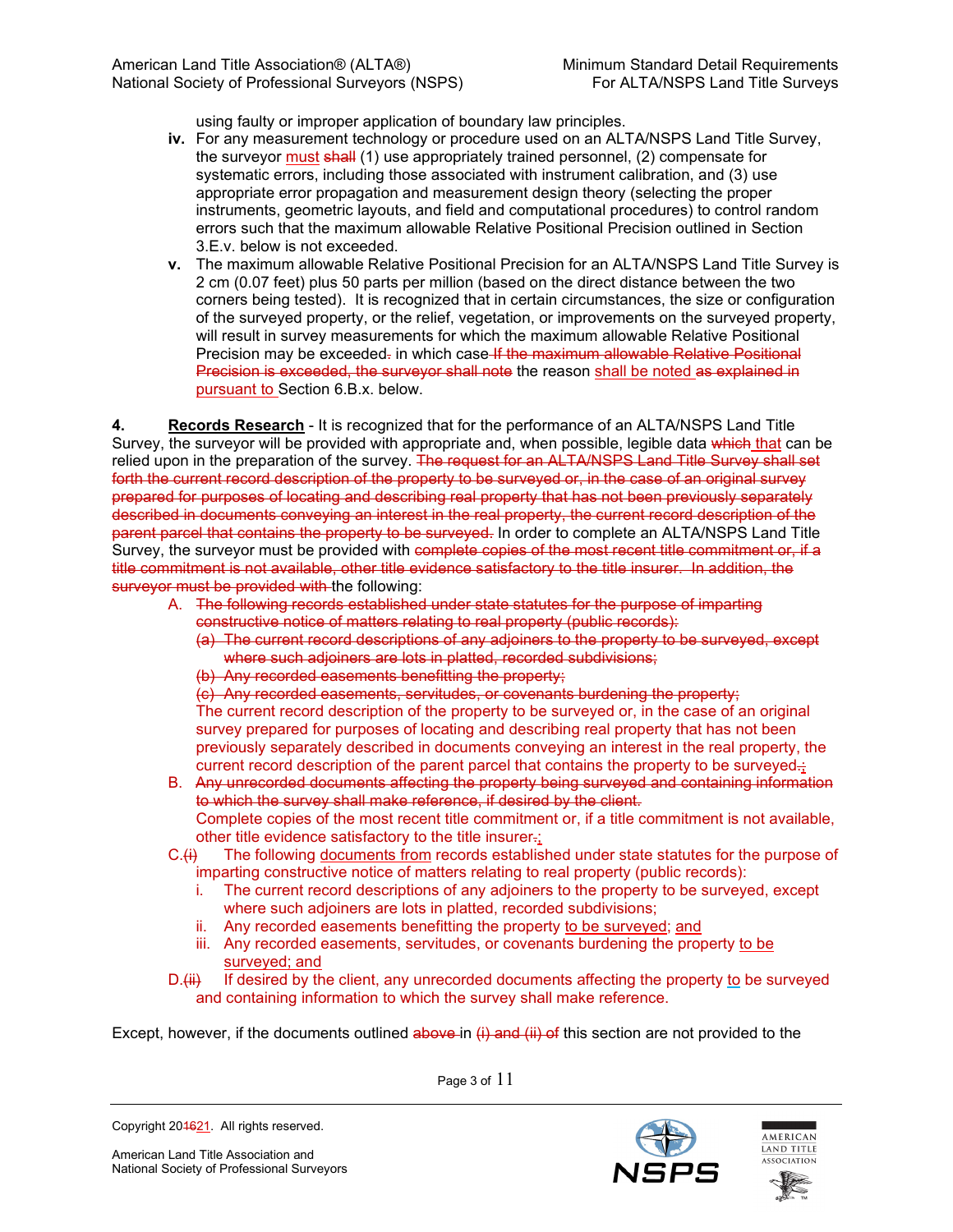surveyor<u>,</u> or if non-public or quasi-public documents are <u>otherwise r</u>equired to complete the survey, the surveyor <u>must</u> <del>shall be required to </del>conduct <del>only</del> that research <u>that</u> <del>which</del> is required pursuant to the statutory or administrative requirements of the jurisdiction where the <u>surveyed </u>property <del>being surveyed</del> is located and that research (if any) which is negotiated and outlined in the terms of the contract between the surveyor and the client.

**5. <u>Fieldwork</u>** - The survey <u>must</u> shall be performed on the ground (except as <u>may be o</u>therwise negotiated pursuant to Table A, Item 15 below<del>, if selected by the client</del>). <u>Except as related to the</u> precision of the boundary, which is addressed in Section 3.E. above, The features located during the fieldwork shall <u>be</u> <del>include the following,</del> located to what is, in the surveyor's professional opinion, the appropriate degree of precision based on (a) the planned use of the <u>surveyed</u> property, if reported in writing to the surveyor by the client, lender, or insurer, or (b) the existing use, if the planned use is not so reported<u>.</u> The fieldwork shall include the following:

### **A. Monuments**

- **i.** The location, size, character, and type of any monuments found during the fieldwork.
- **ii.** The location, size, character, and type of any monuments set during the fieldwork, if item 1 of Table A was selected or if otherwise required by applicable jurisdictional requirements and/or standards of practice.
- **iii.** The location, description, and character of any lines that control the boundaries of the surveyed property.

### **B. Rights of Way and Access**

- **i.** The distance from the appropriate corner or corners of the surveyed property to the nearest right of way line, if the surveyed property does not abut a right of way.
- **ii.** The name of any street, highway, or other public or private way abutting the surveyed property, together with the width of the travelled way and the location of each edge of the travelled way including on divided streets and highways. If the documents provided to or obtained by the surveyor pursuant to Section 4 indicate no access from the surveyed property to the abutting street or highway, the width and location of the travelled way need not be located.
- **iii.** Visible evidence of physical access (*e.g*., curb cuts, driveways) to any abutting streets, highways, or other public or private ways.
- **iv.** The location and character of vehicular, pedestrian, or other forms of access by other than the apparent occupants of the surveyed property to or across the surveyed property observed in the process of conducting the fieldwork (*e.g*., driveways, alleys, private roads, railroads, railroad sidings and spurs, sidewalks, footpaths).
- **v.** Without expressing a legal opinion as to ownership or nature, the location and extent of any potentially encroaching driveways, alleys, and other ways of access from adjoining properties onto the surveyed property observed in the process of conducting the fieldwork.
- **vi.** Where documentation of the location of any street, road, or highway right of way abutting, on, or crossing the surveyed property was not disclosed in documents provided to or obtained by the surveyor, or was not otherwise available from the controlling jurisdiction (see Section 6.C.iv. below), the evidence and location of parcel corners on the same side of the street as the surveyed property recovered in the process of conducting the fieldwork which may indicate the location of such right of way lines (*e.g*., lines of occupation, survey monuments).
- **vii.** Evidence of access to and from waters adjoining the surveyed property observed in the process of conducting the fieldwork (*e.g*., paths, boat slips, launches, piers, docks).

### **C. Lines of Possession and Improvements along the Boundaries**

- **i.** The character and location of evidence of possession or occupation along the perimeter of the surveyed property, both by the occupants of the surveyed property and by adjoiners, observed in the process of conducting the fieldwork.
- **ii.** Unless physical access is restricted, the character and location of all walls, buildings, fences,

Page 4 of  $\,11$ 







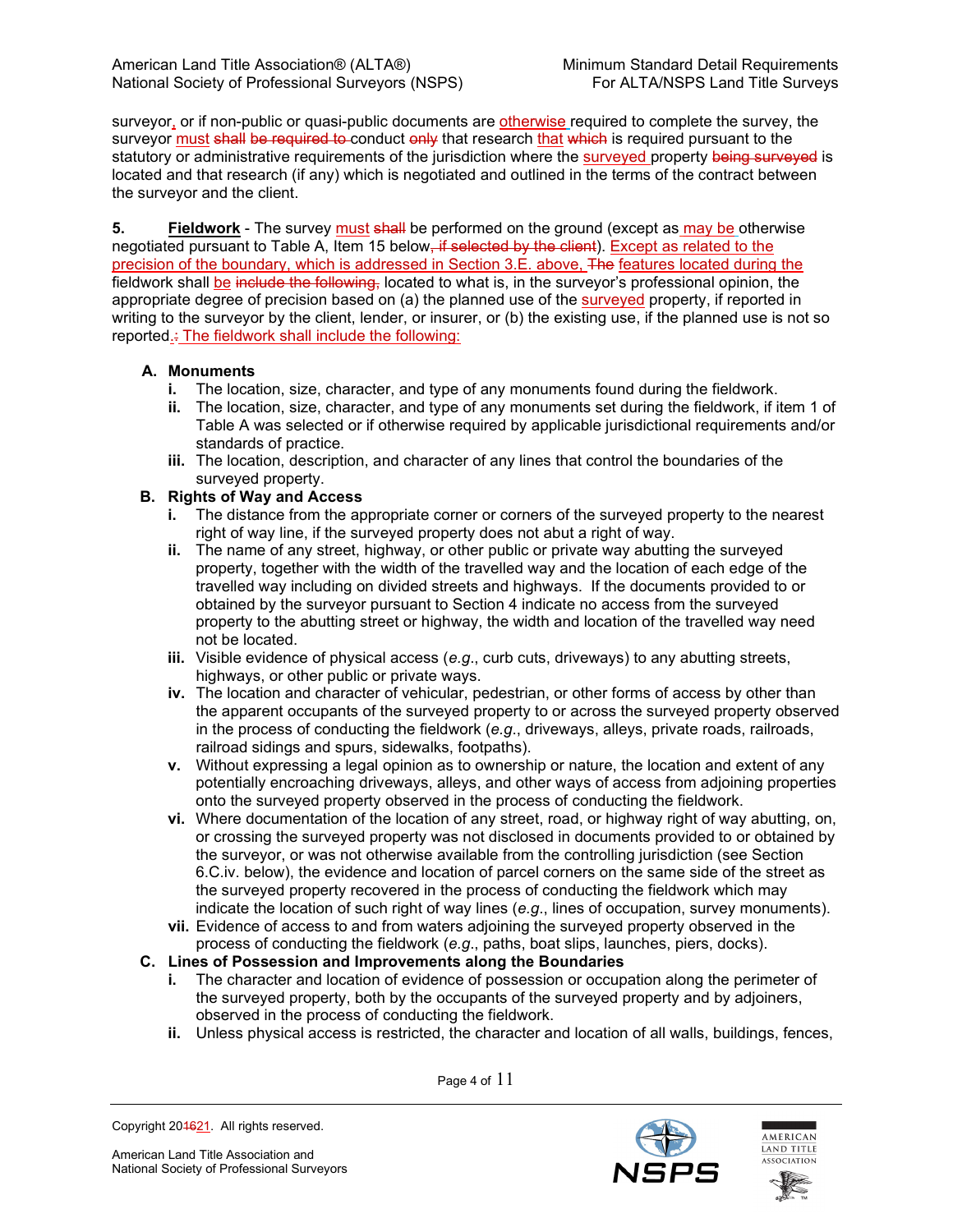and other improvements within five feet of each side of the boundary lines<del>,</del> observed in the process of conducting the fieldwork (see Section 5.E.iv. regarding utility poles**)**. Trees, bushes, shrubs, and other <del>natural</del> vegetation need not be located other than as specified in the contract, unless they are deemed by the surveyor to be evidence of possession <u>or</u> occupation pursuant to Section 5.C.i.

 **iii.** Without expressing a legal opinion as to the ownership or nature of the potential encroachment, the evidence, location, and extent of potentially encroaching structural appurtenances and projections observed in the process of conducting the fieldwork (*e.g*., fire escapes, bay windows, windows and doors that open out, flue pipes, stoops, eaves, cornices, areaways, steps, trim) by or onto adjoining property, or onto rights of way, easements, or setback lines disclosed in documents provided to or obtained by the surveyor.

### **D. Buildings**

 fieldwork. The location of buildings on the surveyed property observed in the process of conducting the

### **E. Easements and Servitudes**

- **i.** Evidence of any easements or servitudes burdening the surveyed property as disclosed in the documents provided to or obtained by the surveyor pursuant to Section 4 and observed in the process of conducting the fieldwork.
- **ii.** Evidence of easements, servitudes, or other uses by other than the apparent occupants of the surveyed property not disclosed in the documents provided to or obtained by the surveyor to affect are on or across the surveyed property (*e.g*., roads;, drives, sidewalks, paths and other ways of access<del>;</del>, utility service lines<del>;</del>, <u>utility locate markings (including the source of the</u> optic lines, <del>or e</del>lectric lines<del>;</del>, <del>or</del> water <u>lines</u>, sewer <u>lines</u>, oil <u>pipelines,</u> or gas pipelines <del>on or</del> pursuant to Section 4, but observed in the process of conducting the fieldwork if they appear markings, with a note if unknown), water courses;, ditches;, drains;, telephone lines, fiber across the surveyed property and on adjoining properties).
- **iii.** Surface indications of underground easements or servitudes on or across the surveyed property observed in the process of conducting the fieldwork (*e.g*., utility cuts, vent pipes, filler pipes, utility locate markings (including the source of the markings, with a note if unknown)).
- the surveyed property. Examples of such evidence include pipeline markers, <u>utility locate</u> as to the ownership or nature of the potential encroachment, the extent of all encroaching **iv.** Evidence on or above the surface of the surveyed property observed in the process of conducting the fieldwork, which evidence may indicate utilities located on, over or beneath markings (including the source of the markings, with a note if unknown), manholes, valves, meters, transformers, pedestals, clean-outs, utility poles, overhead lines, and guy wires*.,* and utility poles on or within ten feet of the surveyed property. Without expressing a legal opinion utility pole crossmembers or overhangs.

### **F. Cemeteries**

As accurately as the evidence permits, the perimeter of cemeteries and burial grounds, and the location of isolated gravesites not within a cemetery or burial ground, (i) disclosed in the documents provided to or obtained by the surveyor, or (ii) observed in the process of conducting the fieldwork.

### **G. Water Features**

- property, <u>and</u> observed during the process of conducting the fieldwork. **i.** The location of springs, ponds, lakes, streams, rivers, canals, ditches, marshes, and swamps on, running through, or outside, but within five feet of the perimeter boundary of, the surveyed
- should be congruent with the boundary as described in the record description or, in the case of an original survey, in the new description (see Section 6.B.vi. below). **ii.** The location of any water feature forming a boundary of the surveyed property. The attribute(s) of the water feature located (*e.g*., top of bank, edge of water, high water mark)

Page 5 of  $\,11$ 





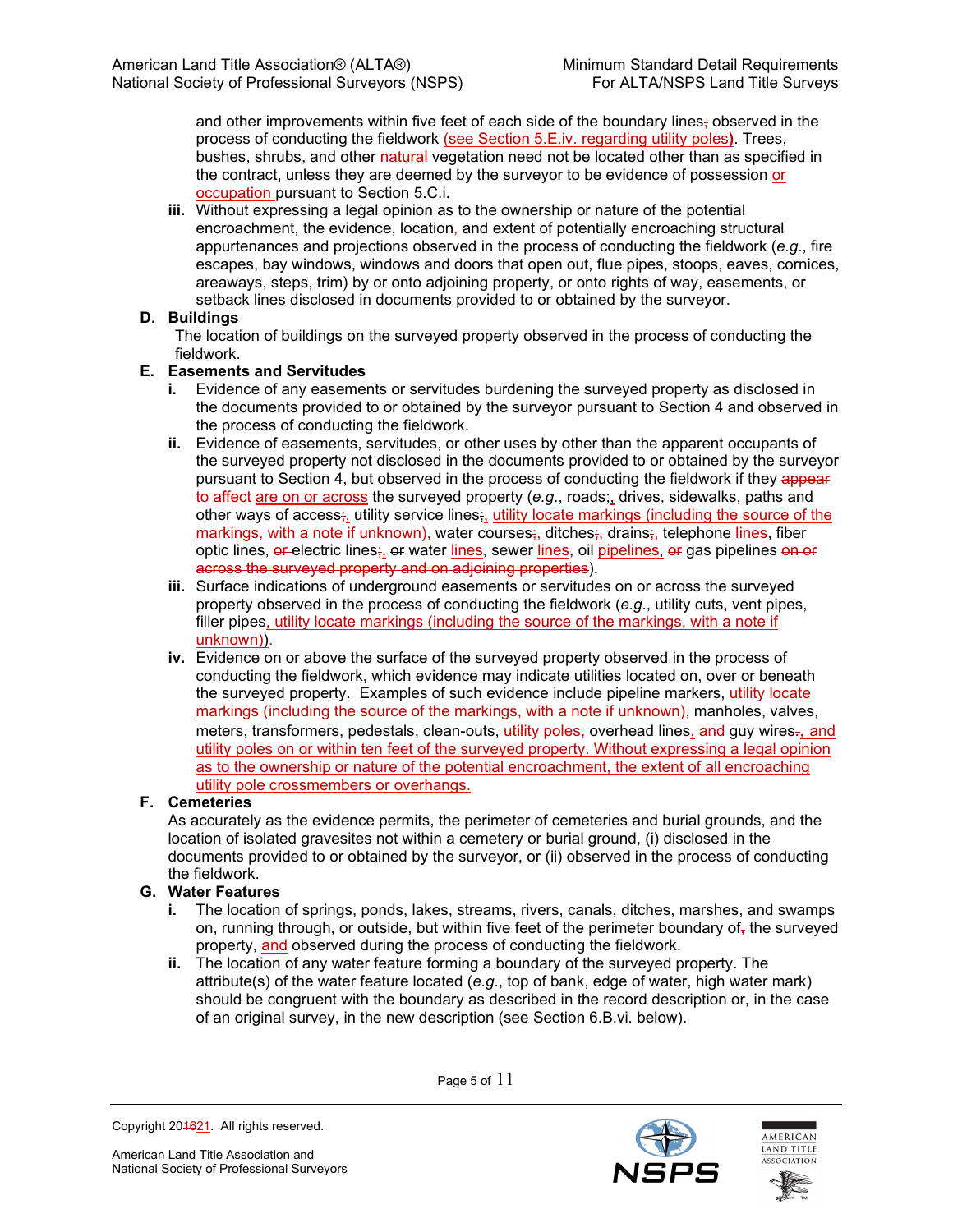**6. Plat or Map** - A plat or map of an ALTA/NSPS Land Title Survey shall show the following information. Where dimensioning is appropriate, dimensions shall be annotated to what is, in the surveyor's professional opinion, the appropriate degree of precision based on (a) the planned use of the surveyed property, if reported in writing to the surveyor by the client, lender, or insurer, or (b) existing use, if the planned use is not so reported.

- **A. Field Locations.** The evidence and locations gathered, and the monuments and lines located during the fieldwork pursuant to Section 5 above, with accompanying notes if deemed necessary by the surveyor or as otherwise required as specified below.
- **B. Boundary, Descriptions, Dimensions, and Closures**
	- **i.** (a) The current record description of the surveyed property, or (b) In the case of an original survey, the current record <u>document number <del>description</del> of the</u> parent tract that contains the surveyed property.
	- **ii.** Any new description of the surveyed property that was prepared in conjunction with the survey, including a statement explaining why the new description was prepared. Except in the case of an original survey, preparation of a new description should be avoided unless deemed necessary or appropriate by the surveyor and insurer. Preparation of a new description should also generally be avoided when the record description is a lot or block in a platted, recorded subdivision. Except in the case of an original survey, if a new description is prepared, a note <u>must</u> shall be provided stating (a) that the new description describes the same real estate as the record description or, <del>if it does not,</del> (b) <u>if it does not, </u>how the new description differs from the record description.
	- **iii.** The point of beginning, the remote point of beginning or point of commencement (if applicable) and all distances and directions identified in the record description of the surveyed property (and in the new description, if one was prepared). Where a measured or calculated dimension differs from the record by an amount deemed significant by the surveyor, such dimension <u>must</u> s<del>hall</del> be shown in addition to, and differentiated from, the corresponding record dimension. All dimensions shown on the survey and contained in any new description shall be <u>horizontal g</u>round dimensions unless otherwise noted.
	- **iv.** The directional, distance and curve data necessary to compute a mathematical closure of the surveyed boundary. A note if the record description does not mathematically close. The basis of bearings and, where it differs from the record basis, the difference.
	- **v.** The remainder of any recorded lot or existing parcel, when the surveyed property is composed of only a portion of such lot or parcel, shall be graphically depicted. Such remainder need not be included as part of the actual survey, except to the extent necessary to locate the lines and corners of the surveyed property, and it need not be fully dimensioned or drawn at the same scale as the surveyed property.
	- **vi.** When the surveyed property includes a title line defined by a water boundary, a note on the face of the plat or map noting the date the boundary was measured, which attribute(s) of the water feature was/were located, and the caveat that the boundary is subject to change due to natural causes and that it may or may not represent the actual location of the limit of title. When the surveyor is aware of natural or artificial realignments or changes in such boundaries, the extent of those changes and facts shall be shown or explained.
	- **vii.**  The relationship of the boundaries of the surveyed property with its adjoiners (*e.g*., contiguity, gaps, overlaps)<del>,</del> where ascertainable from documents provided to or obtained by the surveyor pursuant to Section 4 and/or from field evidence gathered during the process of conducting the fieldwork. If the surveyed property is composed of multiple parcels, the extent of any gaps or overlaps between those parcels <u>must</u> <del>shall</del> be identified. Where gaps or overlaps are identified, the surveyor <u>must</u> s<del>hall</del>, prior to or upon delivery of the final plat or map, disclose this to the insurer and client.
	- **viii.** When, in the opinion of the surveyor, the results of the survey differ significantly from the record, or if a fundamental decision related to the boundary resolution is not clearly reflected on the plat or map, the surveyor <u>must</u> <del>shall</del> explain this information with notes on the face of

Page 6 of  $\,11$ 





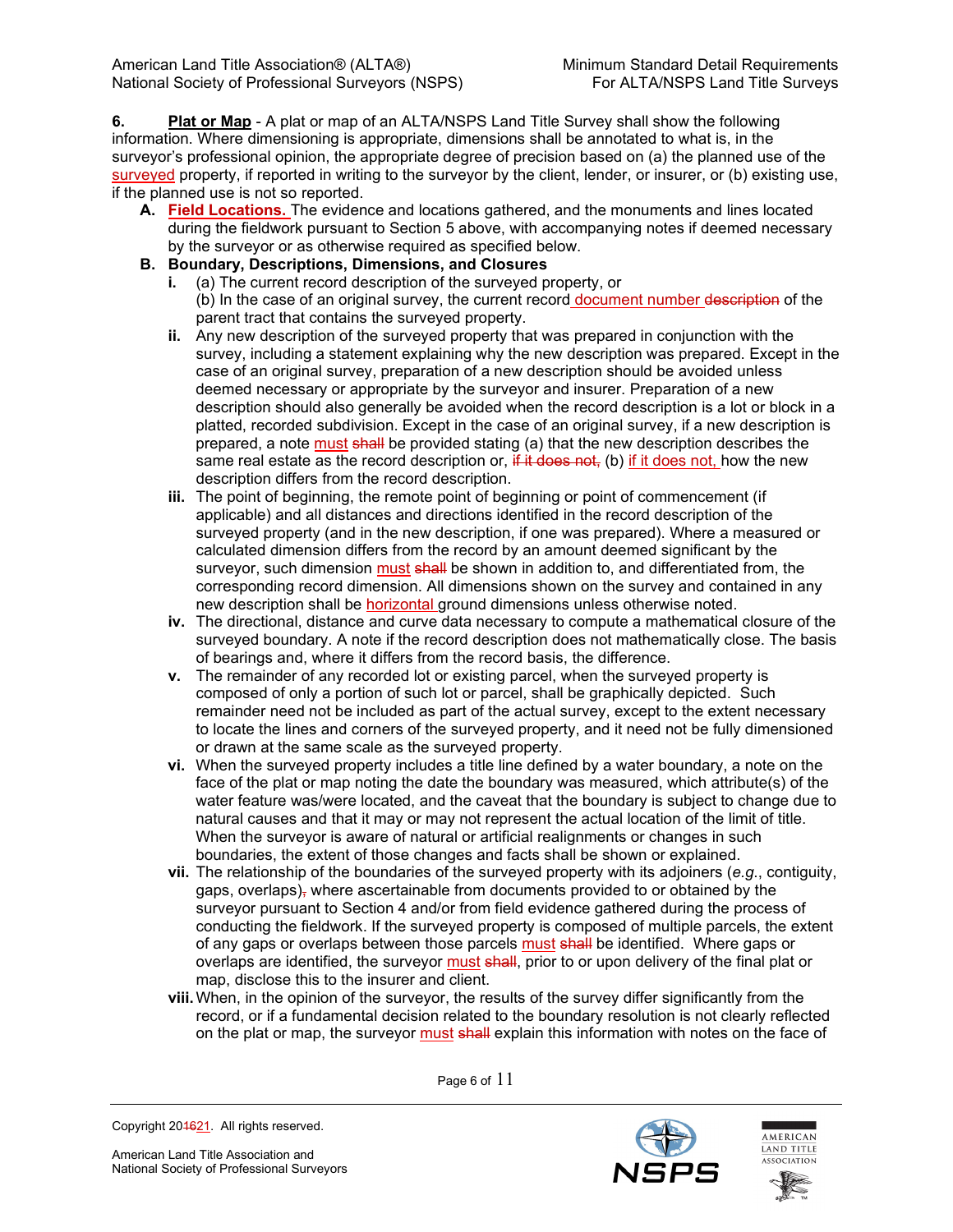the plat or map.

- **ix.** The location of all buildings on the surveyed property<del>, located pursuant to Section 5.D.,</del> dimensioned perpendicular to those perimeter boundary lines that the surveyor deems appropriate (*i.e*., where potentially impacted by a setback line) and/or as requested by the client, lender or insurer.
- **x.** A note on the face of the plat or map explaining the site conditions that resulted in a Relative Positional Precision that exceeds the maximum allowed pursuant to Section 3.E.v.
- **xi.** A note on the face of the plat or map identifying areas, if any, on the boundaries of the surveyed property, to which physical access within five feet was restricted (see Section 5.C.ii.).
- **xii.** A note on the face of the plat or map identifying the source of the title commitment or other title evidence provided pursuant to Section 4, and the effective date and the name of the insurer of same.

#### **C. Easements, Servitudes, Rights of Way, Access, and Documents**

- **i.** The location, width, and recording information of all plottable rights of way, easements, and servitudes burdening and benefitting the surveyed property surveyed, as evidenced by documents provided to or obtained by the surveyor pursuant to Section 4.
- **ii.** A summary of all rights of way, easements and other survey-related matters servitudes burdening the surveyed property surveyed and identified in the title evidence provided to or obtained by the surveyor pursuant to Section 4. Such summary must shall include the record information of each such right of way, easement or other survey-related matter servitude, a statement indicating whether-or not it lies within or crosses the surveyed property is shown on the plat or map, and a related note if:
	- (a) its location is shown;
	- $\overline{a}$  $\overline{b}$ ) the its location cannot be determined from the record document;
	- $\overline{(b)}(c)$  there was no observed evidence at the time of the fieldwork;
	- $\left(\frac{c}{c}\right)$  it is a blanket easement;
	- $(4)(e)$  it is not on,  $e^+$  does not touch, and/or- based on the description contained in the record document – does not affect, the surveyed property;
	- $\left(\frac{e}{r}\right)$  it limits access to an otherwise abutting right of way;
	- $(f)(g)$  the documents are illegible; or
	- $\overline{(\theta)}$ (h) the surveyor has information indicating that it may have been released or otherwise terminated.

In cases where the surveyed property is composed of multiple parcels, indicate which of such parcels the various rights of way, easements, and servitudes cross or touch.

- **iii.** A note if no physical access to an abutting street, highway, or other public or private way was observed in the process of conducting the fieldwork.
- **iv.** The locations and widths of rights of way abutting or crossing the surveyed property<sub>r</sub> and the source of such information, (a) where available from the controlling jurisdiction, or (b) where disclosed in documents provided to or obtained by the surveyor pursuant to Section 4.
- **v.** The identifying titles of all recorded plats, filed maps, right of way maps, or similar documents which that the survey represents, wholly or in part, with their recording or filing data.
- **vi.** For non-platted adjoining land, recording data and, where available, tax parcel number, identifying adjoining tracts according to current public records. For platted adjoining land, the recording data of the subdivision plat.
- **vii.** Platted setback or building restriction lines which appear on recorded subdivision plats or which were disclosed in documents provided or obtained by the surveyor.
- viii. If, in the process of preparing the survey, the surveyor becomes aware of a recorded easement not otherwise listed in the title evidence provided, the surveyor must advise the insurer prior to delivery of the plat or map and, unless the insurer provides evidence of a release of that easement, show or otherwise explain it on the face of the plat or map, with a note that the insurer has been advised.

Page 7 of  $11$ 





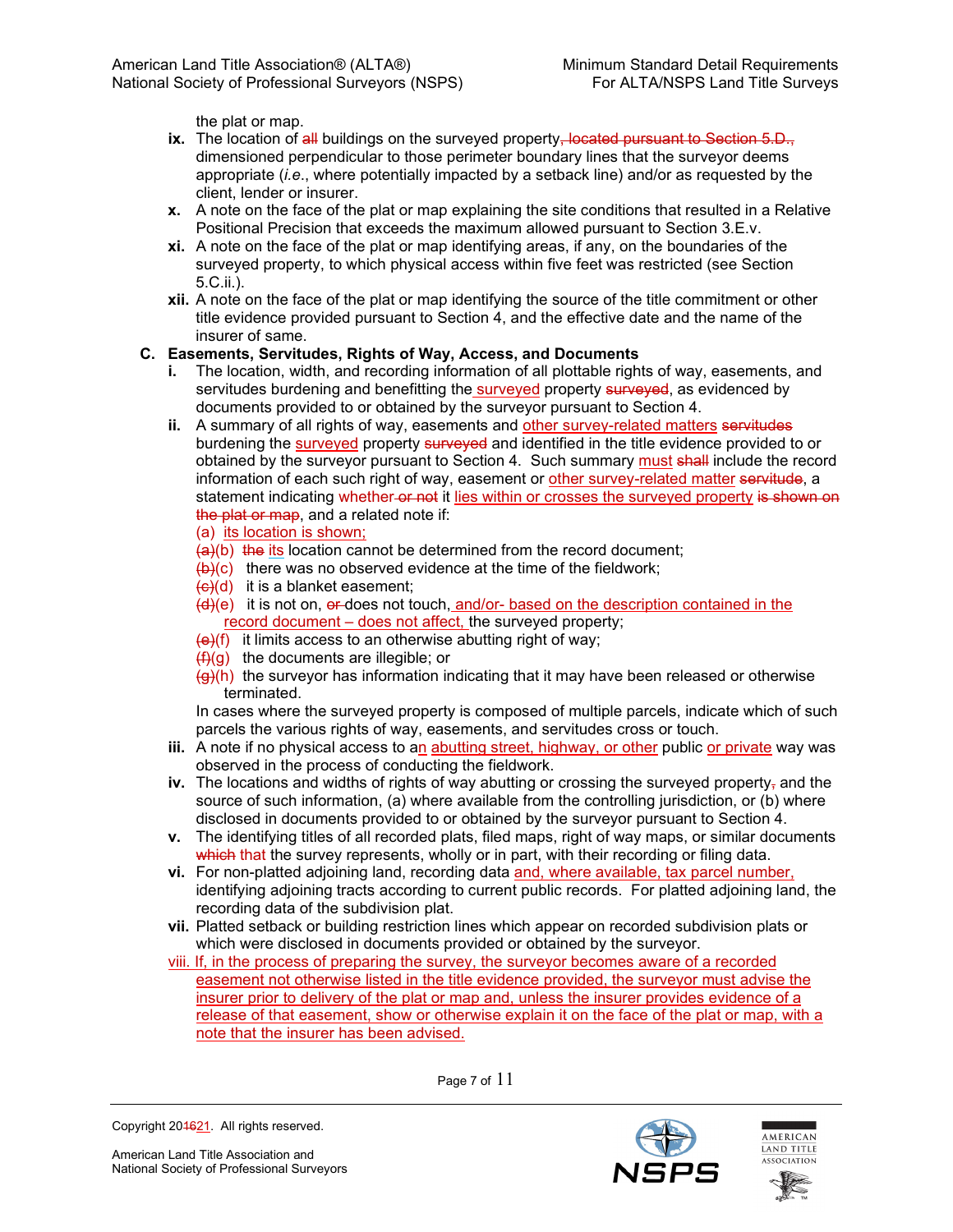#### **D. Presentation**

- **i.** The plat or map must shall be drawn on a sheet of not less than 8  $\frac{1}{2}$  by 11 inches in size at a legible, standard engineering scale, with that scale clearly indicated in words or numbers and with a graphic scale.
- **ii.** The plat or map must shall include:
	- (a) The boundary of the surveyed property drawn in a manner that distinguishes it from other lines on the plat or map.
	- (b) If no buildings were observed on the surveyed property in the process of conducting the fieldwork, a note stating *"No buildings observed*."
	- (c) A north arrow (with north to the top of the drawing when practicable).
	- (d) A legend of symbols and abbreviations.
	- (e) A vicinity map showing the surveyed property in reference to nearby highway(s) or major street intersection(s).
	- (f) Supplementary or detail diagrams when necessary.
	- (g) Notes explaining any modifications to Table A items and the nature of any additional Table A items (e.g., 21(a), 21(b), 21(c) 20(a), 20(b), 20(c)) that were negotiated between the surveyor and client.
	- (h) The surveyor's project number (if any), and the name, registration or license number, signature, seal, street address, telephone number, company website, and email address (if any) of the surveyor who performed the survey.
	- (i) The date(s) of any revisions made by the surveyor who performed the survey.
	- (j) Sheet numbers where the plat or map is composed of more than one sheet.
	- (k) The caption "ALTA/NSPS Land Title Survey."
- **iii.** When recordation or filing of a plat or map is required by state statutes or local ordinances, such plat or map shall be produced in the required form.
- 1. **Certification** The plat or map of an ALTA/NSPS Land Title Survey must shall bear only the following certification, unaltered, except as may be required pursuant to Section 3.B. above:

To (name of insured, if known), (name of lender, if known), (name of insurer, if known), (names of others as negotiated with the client):

This is to certify that this map or plat and the survey on which it is based were made in accordance with the 204621 Minimum Standard Detail Requirements for ALTA/NSPS Land Title Surveys, jointly established and adopted by ALTA and NSPS, and includes Items of Table A thereof. The fieldwork was completed on *\_\_\_\_\_\_\_\_\_\_\_ [date].*

*Date of Plat or Map: \_\_\_\_\_\_\_\_\_\_\_ (Surveyor's signature, printed name and seal with Registration/License Number)*

2. **Deliverables** - The surveyor shall furnish copies of the plat or map of survey to the insurer and client and as otherwise negotiated with the client. Hard copies shall be on durable and dimensionally stable material of a quality standard acceptable to the insurer. A digital image of the plat or map may be provided in addition to, or in lieu of, hard copies pursuant to the terms of the contract. When required by law or requested by the client, the plat or map shall be produced in recordable form and recorded or filed in the appropriate office or with the appropriate agency. If the surveyor is required to record or file a plat or map pursuant to state statute or local ordinance it shall be so recorded or filed.

Copyright 201621. All rights reserved.

Page 8 of  $11$ 



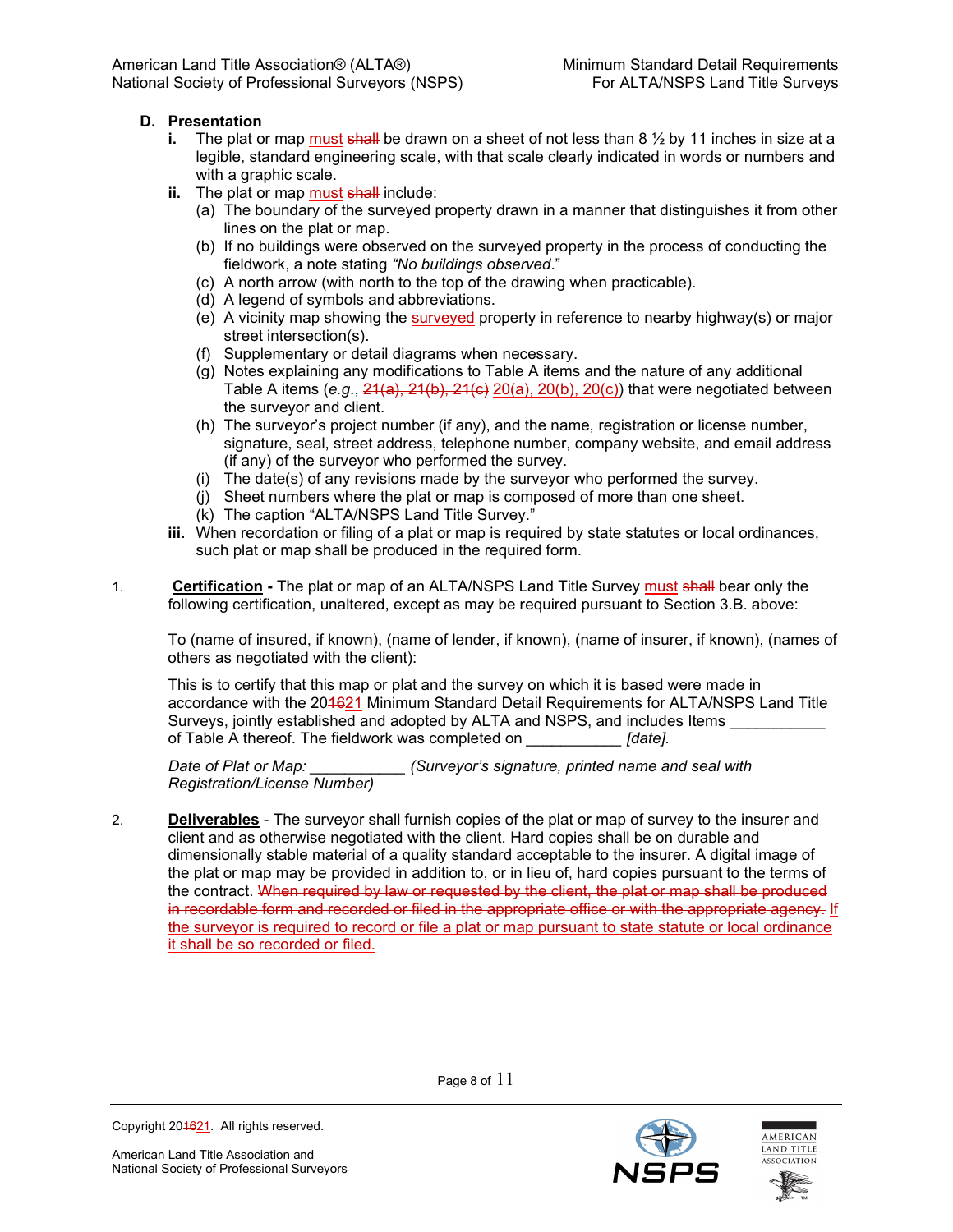## **TABLE A**

#### **OPTIONAL SURVEY RESPONSIBILITIES AND SPECIFICATIONS**

NOTE: Whether any of <sub>the nineteen</sub> (19) twenty (20) items of Table A are to may be selected, and the exact wording of and fee for any selected item, may be negotiated between the surveyor and client. Any *additional items negotiated between the surveyor and client must shall be identified as 21(a), 21(b), 20(a), 20(b), etc. Any additional items negotiated between the surveyor and client, and any negotiated changes to the wording of a Table A item, must be and explained pursuant to Section 6.D.ii.(g). Notwithstanding Table A Items 5 and 11, if an engineering design survey is desired as part of an ALTA/NSPS Land Title Survey, such services should be negotiated under Table A, Item 21 20.* 

*If checked, the following optional items are to be included in the ALTA/NSPS LAND TITLE SURVEY, except as otherwise qualified (see note above):*

*1. \_\_\_\_\_ Monuments placed (or a reference monument or witness to the corner) at all major corners of the boundary of the surveyed property, unless already marked or referenced by existing monuments or witnesses in close proximity to the corner.*

*2. \_\_\_\_\_ Address(es) of the surveyed property if disclosed in documents provided to or obtained by the surveyor, or observed while conducting the fieldwork.*

*3. \_\_\_\_\_ Flood zone classification (with proper annotation based on federal Flood Insurance Rate Maps or the state or local equivalent) depicted by scaled map location and graphic plotting only.*

*4. \_\_\_\_\_ Gross land area (and other areas if specified by the client).*

*5. \_\_\_\_\_ Vertical relief with the source of information (e.g., ground survey, aerial map), contour interval, datum, and originating benchmark identified when appropriate.*

*6. \_\_\_\_\_ (a) If the current zoning classification, setback requirements, the height and floor space area restrictions, and parking requirements specific to the surveyed property are set forth in a zoning report or letter provided to the surveyor by the client or the client's designated representative, list the above items on the plat or map current zoning classification, setback requirements, the height and floor space area restrictions, and parking requirements. and Iidentify the date and source of the report or letter.*

*\_\_\_\_\_ (b) If the zoning setback requirements specific to the surveyed property are set forth in a zoning report or letter provided to the surveyor by the client or the client's designated representative, and if those requirements do not require an interpretation by the surveyor, graphically depict the building setback requirements on the plat or map. Identify the date and source of the report or letter.*

*7. \_\_\_\_\_ (a) Exterior dimensions of all buildings at ground level.*

 *(b) Square footage of:*

 *\_\_\_\_\_ (1) exterior footprint of all buildings at ground level.*

 *\_\_\_\_\_ (2) other areas as specified by the client.*

*\_\_\_\_\_ (c) Measured height of all buildings above grade at a location specified by the client. If no location is specified, the point of measurement shall be identified.*

*8. \_\_\_\_\_ Substantial features observed in the process of conducting the fieldwork (in addition to the improvements and features required pursuant to Section 5 above) (e.g., parking lots, billboards, signs, swimming pools, landscaped areas, substantial areas of refuse).*

Page 9 of  $11$ 





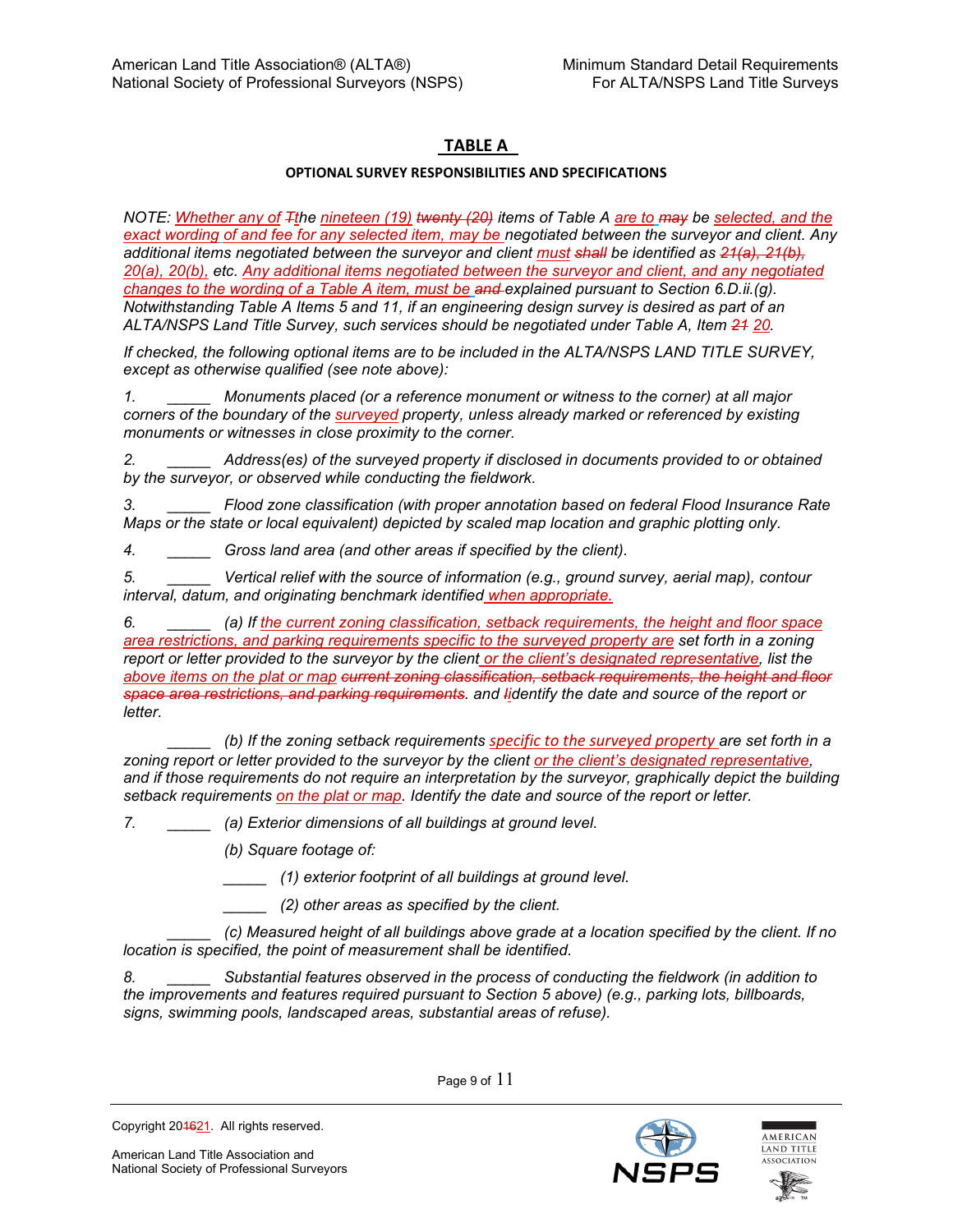*9. \_\_\_\_\_ Number and type (e.g., disabled, motorcycle, regular and other marked specialized types) of clearly identifiable parking spaces on surface parking areas, lots and in parking structures. Striping of clearly identifiable parking spaces on surface parking areas and lots.*

*10. \_\_\_\_\_ (a) As designated by the client, a determination of the relationship and location of certain division or party walls with respect to adjoining properties (client to obtain necessary permissions).* 

*\_\_\_\_\_ (b) As designated by the client, a determination of whether certain walls are plumb (client to obtain necessary permissions).*

*11. \_\_\_\_\_ Evidence Location of underground utilities existing on or serving the surveyed property (in addition to the observed evidence of utilities required pursuant to Section 5.E.iv.) as determined by:*

*• observed evidence collected pursuant to Section 5.E.iv.*

*• plans requested by the surveyor and obtained from utility companies (with reference as to the sources of information).*

*• markings requested by the surveyor pursuant to an 811 utility locate or similar request*

*\_\_\_\_\_ (a) plans and/or reports provided by client (with reference as to the sources of information)*

*\_\_\_\_\_ (b) markings coordinated by the surveyor pursuant to a private utility locate request*

*Representative examples of such utilities include, but are not limited to:*

*• Manholes, catch basins, valve vaults and other surface indications of subterranean uses;*

 *• Wires and cables (including their function, if readily identifiable) crossing the surveyed property, and all poles on or within ten feet of the surveyed property. Without expressing a legal opinion as to the ownership or nature of the potential encroachment, the dimensions of all encroaching utility pole crossmembers or overhangs; and*

 *• Utility company installations on the surveyed property.*

*Note to the client, insurer, and lender - With regard to Table A, item 11, source information from the sources checked above plans and markings will be combined with observed evidence of utilities pursuant to Section 5.E.iv. to develop a view of the underground utilities. However, lacking excavation, the exact location of underground features cannot be accurately, completely, and reliably depicted. In addition, in some jurisdictions, 811 or other similar utility locate requests from surveyors may be ignored* or result in an incomplete response, in which case the surveyor shall note on the plat or map how this *affected the surveyor's assessment of the location of the utilities. Where additional or more detailed information is required, the client is advised that excavation and/or a private utility locate request may be necessary.*

*12. \_\_\_\_\_ As specified by the client, Governmental Agency survey-related requirements (e.g., HUD surveys, surveys for leases on Bureau of Land Management managed lands). The relevant survey requirements are to be provided by the client or client's designated representative.*

*13. \_\_\_\_\_ Names of adjoining owners according to current tax records. If more than one owner, identify the first owner's name listed in the tax records followed by "et al."*

*14. \_\_\_\_\_ As specified by the client, distance to the nearest intersecting street.*

*15. \_\_\_\_\_ Rectified orthophotography, photogrammetric mapping, remote sensing, airborne/mobile* laser scanning and other similar products, tools or technologies as the basis for the showing the location *of certain features (excluding boundaries) where ground measurements are not otherwise necessary to locate those features to an appropriate and acceptable accuracy relative to a nearby boundary. The surveyor must shall (a) discuss the ramifications of such methodologies (e.g., the potential precision and*

Page 10 of  $11$ 





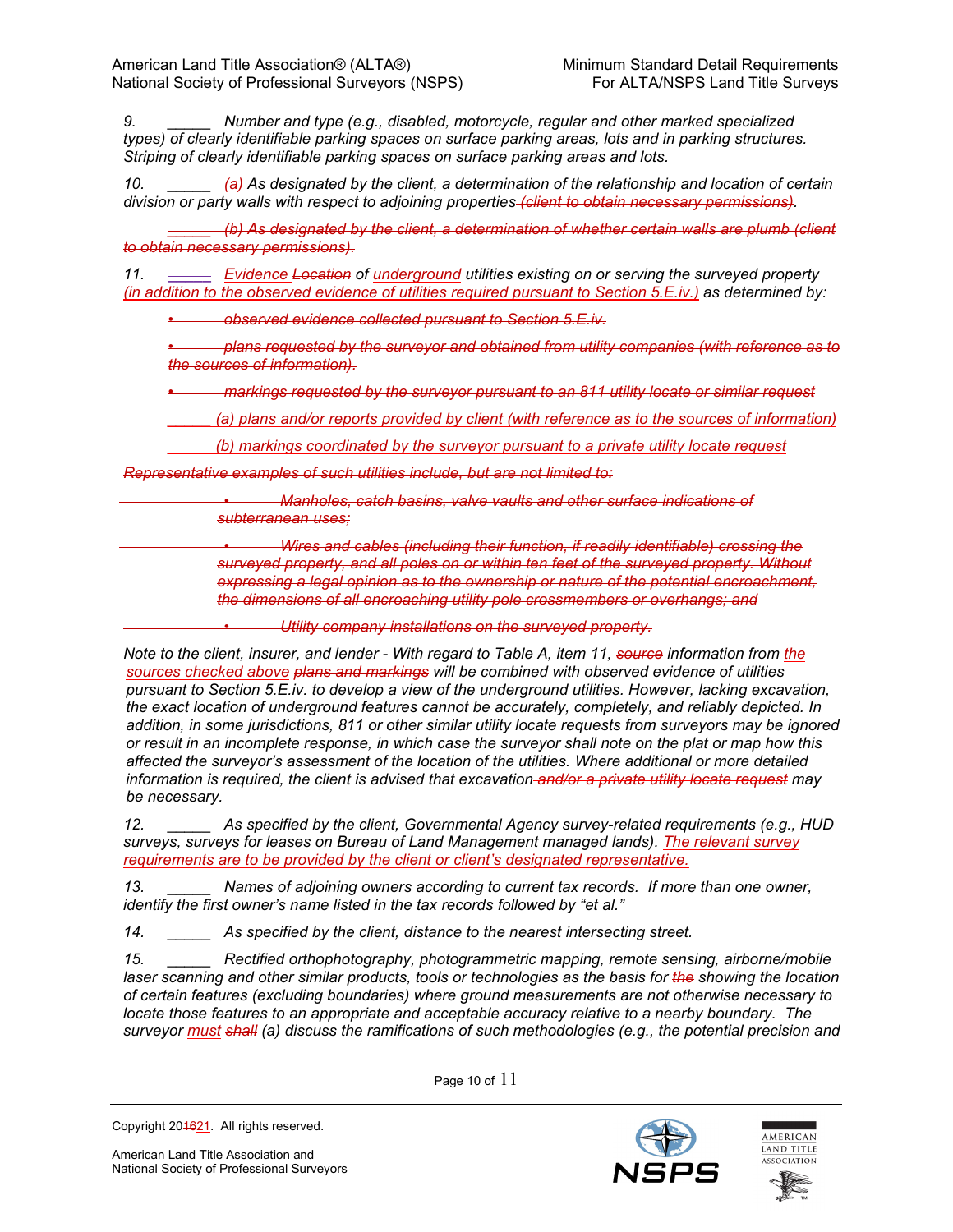*completeness of the data gathered thereby) with the insurer, lender, and client prior to the performance* of the survey, and (b) place a note on the face of the survey explaining the source, date, precision, and *other relevant qualifications of any such data.*

*16. \_\_\_\_\_ Evidence of recent earth moving work, building construction, or building additions observed in the process of conducting the fieldwork.*

17. Proposed changes in street right of way lines, if such information is made available to the *surveyor by the controlling jurisdiction. Evidence of recent street or sidewalk construction or repairs observed in the process of conducting the fieldwork.*

*18. \_\_\_\_\_ If there has been a field delineation of wetlands conducted by a qualified specialist hired by the client, the surveyor shall locate any delineation markers observed in the process of conducting* the fieldwork and show them on the face of the plat or map. If no markers were observed, the survevor *shall so state.* 

*18 19. \_\_\_\_\_ Pursuant to Sections 5 and 6 (and applicable selected Table A items, excluding Table A item 1), Iinclude as a part of the survey any plottable offsite (i.e., appurtenant) easements or servitudes disclosed in documents provided to or obtained by the surveyor as a part of the survey pursuant to Sections 5 and 6, (and applicable selected Table A items) (client to obtain necessary permissions).*

*19 20. \_\_\_\_\_ Professional Liability Insurance policy obtained by the surveyor in the minimum amount of \$\_\_\_\_\_\_\_\_\_\_\_\_ to be in effect throughout the contract term. Certificate of Insurance to be furnished upon request, but this item shall not be addressed on the face of the plat or map.*

*20 21. \_\_\_\_\_ \_\_\_\_\_\_\_\_\_\_\_\_\_\_\_\_\_\_\_\_\_\_\_\_\_\_\_\_\_\_\_\_\_\_\_\_\_\_\_\_\_\_\_\_\_\_\_\_\_\_\_\_\_\_\_\_\_\_\_\_\_\_\_\_\_\_\_*

*Adopted by the Board of Governors, American Land Title Association, on October 81, 202015.* 

*American Land Title Association, 1800 M St., N.W., Suite 300S, Washington, D.C. 20036-5828. www.alta.org*

*Adopted by the Board of Directors, National Society of Professional Surveyors, on October September 309, 202015.* 

*National Society of Professional Surveyors, Inc., 5119 Pegasus Court, Suite Q, Frederick, MD 21704. http://www.nsps.us.com/*



**AMERICAN** LAND TITLE **ASSOCIATION** 

Page 11 of  $11$ 

Copyright 201621. All rights reserved.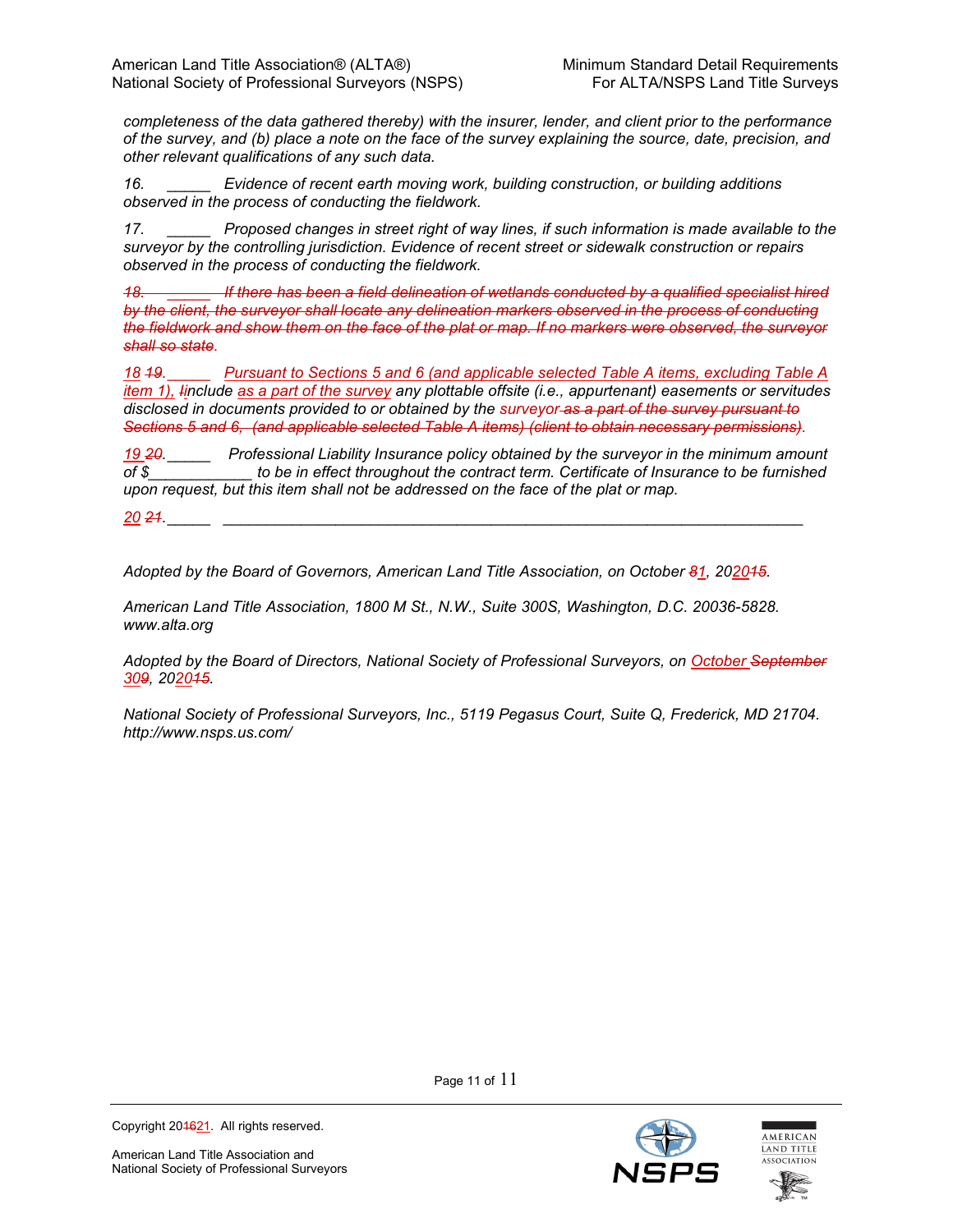# **MINIMUM STANDARD DETAIL REQUIREMENTS FOR ALTA/NSPS LAND TITLE SURVEYS**

*(Effective February 23, 2021)*

1. **Purpose** - Members of the American Land Title Association® (ALTA) have specific needs, unique to title insurance matters, when asked to insure title to land without exception as to the many matters which might be discoverable from survey and inspection, and which are not evidenced by the public records.

For a survey of real property, and the plat, map or record of such survey, to be acceptable to a title insurance company for the purpose of insuring title to said real property free and clear of survey matters (except those matters disclosed by the survey and indicated on the plat or map), certain specific and pertinent information must be presented for the distinct and clear understanding between the insured, the client (if different from the insured), the title insurance company (insurer), the lender, and the surveyor professionally responsible for the survey.

In order to meet such needs, clients, insurers, insureds, and lenders are entitled to rely on surveyors to conduct surveys and prepare associated plats or maps that are of a professional quality and appropriately uniform, complete, and accurate. To that end, and in the interests of the general public, the surveying profession, title insurers, and abstracters, the ALTA and the NSPS jointly promulgate the within details and criteria setting forth a minimum standard of performance for ALTA/NSPS Land Title Surveys. A complete 2021 ALTA/NSPS Land Title Survey includes:

- $(i)$  the on-site fieldwork required pursuant to Section 5,
- $(i)$  the preparation of a plat or map pursuant to Section 6 showing the results of the fieldwork and its relationship to documents provided to or obtained by the surveyor pursuant to Section 4,
- (iii) any information from Table A items requested by the client, and
- (iv) the certification outlined in Section 7.

**2. Request for Survey** - The client shall request the survey, or arrange for the survey to be requested, and shall provide a written authorization to proceed from the person or entity responsible for paying for the survey. Unless specifically authorized in writing by the insurer, the insurer shall not be responsible for any costs associated with the preparation of the survey. The request must specify that an **"ALTA/NSPS LAND TITLE SURVEY"** is required and which of the optional items listed in Table A, if any, are to be incorporated. Certain properties or interests in real properties may present issues outside those normally encountered on an ALTA/NSPS Land Title Survey (e.g., marinas, campgrounds, mobile home parks, easements, leases, mineral interests, other non-fee simple interests). The scope of work related to surveys of such properties or interests in real properties should be discussed with the client, lender, and insurer, and agreed upon in writing prior to commencing work on the survey. When required, the client shall secure permission for the surveyor to enter upon the property to be surveyed, adjoining properties, or offsite easements.

### **3. Surveying Standards and Standards of Care**

- A. **Effective Date** The 2021 Minimum Standard Detail Requirements for ALTA/NSPS Land Title Surveys are effective February 23, 2021. As of that date, all previous versions of the Minimum Standard Detail Requirements for ALTA/ACSM or ALTA/NSPS Land Title Surveys are superseded by these standards.
- B. **Other Requirements and Standards of Practice** Many states and some local jurisdictions have adopted statutes, administrative rules, and/or ordinances that set out standards regulating the practice of surveying within their jurisdictions. In addition to the standards set forth herein, surveyors must also conduct their surveys in accordance with applicable jurisdictional survey requirements and standards of practice. Where conflicts between the standards set forth herein and any such jurisdictional requirements and standards of practice occur, the more stringent must apply.



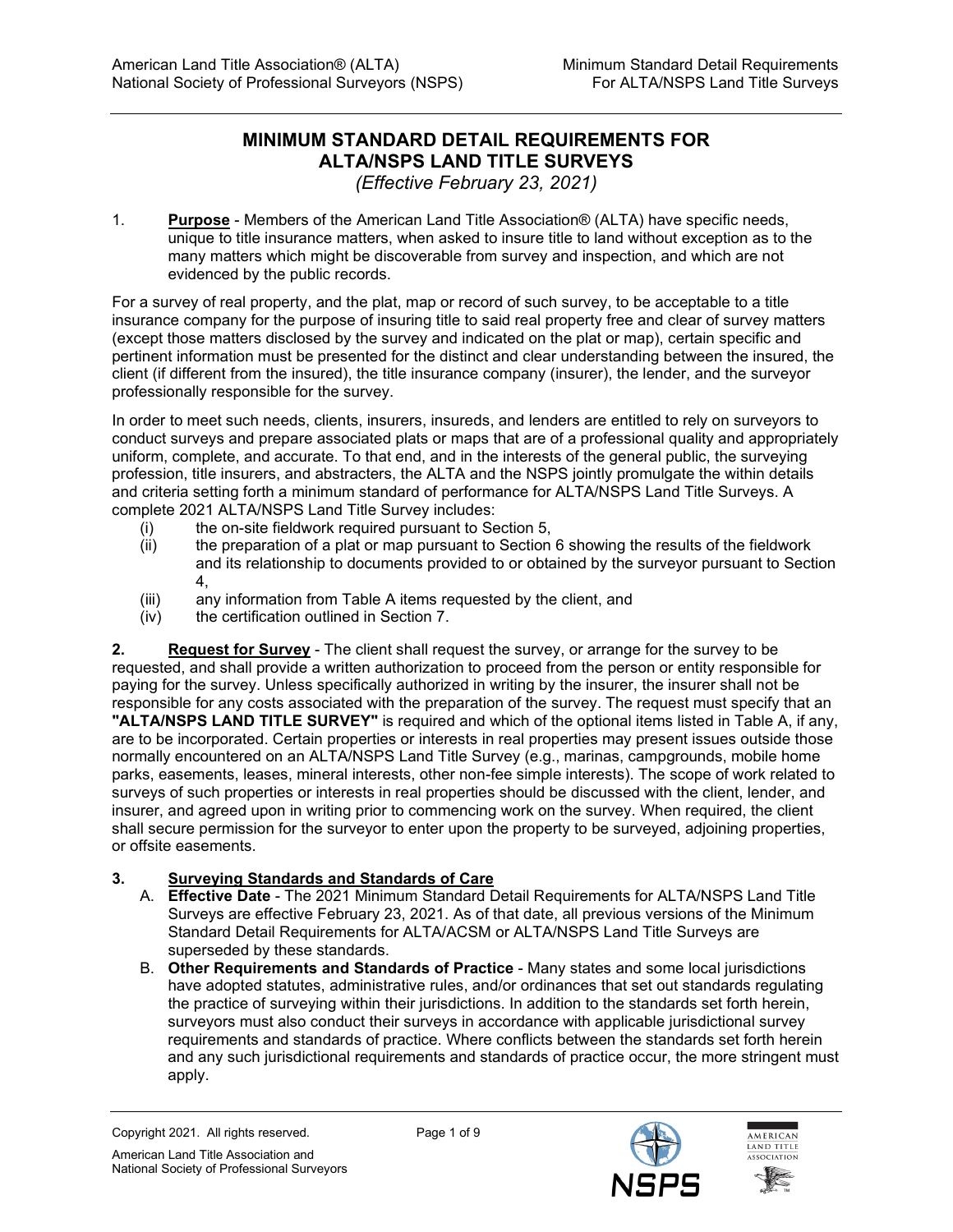- C. **The Normal Standard of Care** Surveyors should recognize that there may be unwritten local, state, and/or regional standards of care defined by the practice of the "prudent surveyor" in those locales.
- D. **Boundary** The boundary lines and corners of any property or interest in real property being surveyed (hereafter, the "surveyed property" or "property to be surveyed") as part of an ALTA/NSPS Land Title Survey must be established and/or retraced in accordance with appropriate boundary law principles governed by the set of facts and evidence found in the course of performing the research and fieldwork.
- E. **Measurement Standards** The following measurement standards address Relative Positional Precision for the monuments or witnesses marking the corners of the surveyed property.
	- **i.** "Relative Positional Precision" means the length of the semi-major axis, expressed in meters or feet, of the error ellipse representing the uncertainty in the position of the monument or witness marking any boundary corner of the surveyed property relative to the position of the monument or witness marking an immediately adjacent boundary corner of the surveyed property resulting from random errors in the measurements made in determining those positions at the 95 percent confidence level. Relative Positional Precision can be estimated by the results of a correctly weighted least squares adjustment of the survey. Alternatively, Relative Positional Precision can be estimated by the standard deviation of the distance between the monument or witness marking any boundary corner of the surveyed property and the monument or witness marking an immediately adjacent boundary corner of the surveyed property (called local accuracy) that can be computed using the full covariance matrix of the coordinate inverse between any given pair of points, understanding that Relative Positional Precision is based on the 95 percent confidence level, or approximately 2 standard deviations.
	- **ii.** Any boundary lines and corners established or retraced may have uncertainties in location resulting from (1) the availability, condition, history and integrity of reference or controlling monuments, (2) ambiguities in the record descriptions or plats of the surveyed property or its adjoiners, (3) occupation or possession lines as they may differ from the written title lines, or (4) Relative Positional Precision. Of these four sources of uncertainty, only Relative Positional Precision is controllable, although, due to the inherent errors in any measurement, it cannot be eliminated. The magnitude of the first three uncertainties can be projected based on evidence; Relative Positional Precision is estimated using statistical means (see Section 3.E.i. above and Section 3.E.v. below).
	- **iii.** The first three of these sources of uncertainty must be weighed as part of the evidence in the determination of where, in the surveyor's opinion, the boundary lines and corners of the surveyed property should be located (see Section 3.D. above). Relative Positional Precision is a measure of how precisely the surveyor is able to monument and report those positions; it is not a substitute for the application of proper boundary law principles. A boundary corner or line may have a small Relative Positional Precision because the survey measurements were precise, yet still be in the wrong position (i.e., inaccurate) if it was established or retraced using faulty or improper application of boundary law principles.
	- **iv.** For any measurement technology or procedure used on an ALTA/NSPS Land Title Survey, the surveyor must (1) use appropriately trained personnel, (2) compensate for systematic errors, including those associated with instrument calibration, and (3) use appropriate error propagation and measurement design theory (selecting the proper instruments, geometric layouts, and field and computational procedures) to control random errors such that the maximum allowable Relative Positional Precision outlined in Section 3.E.v. below is not exceeded.
	- **v.** The maximum allowable Relative Positional Precision for an ALTA/NSPS Land Title Survey is 2 cm (0.07 feet) plus 50 parts per million (based on the direct distance between the two corners being tested). It is recognized that in certain circumstances, the size or configuration of the surveyed property, or the relief, vegetation, or improvements on the surveyed property, will result in survey measurements for which the maximum allowable Relative Positional Precision may be exceeded in which case the reason shall be noted pursuant to Section



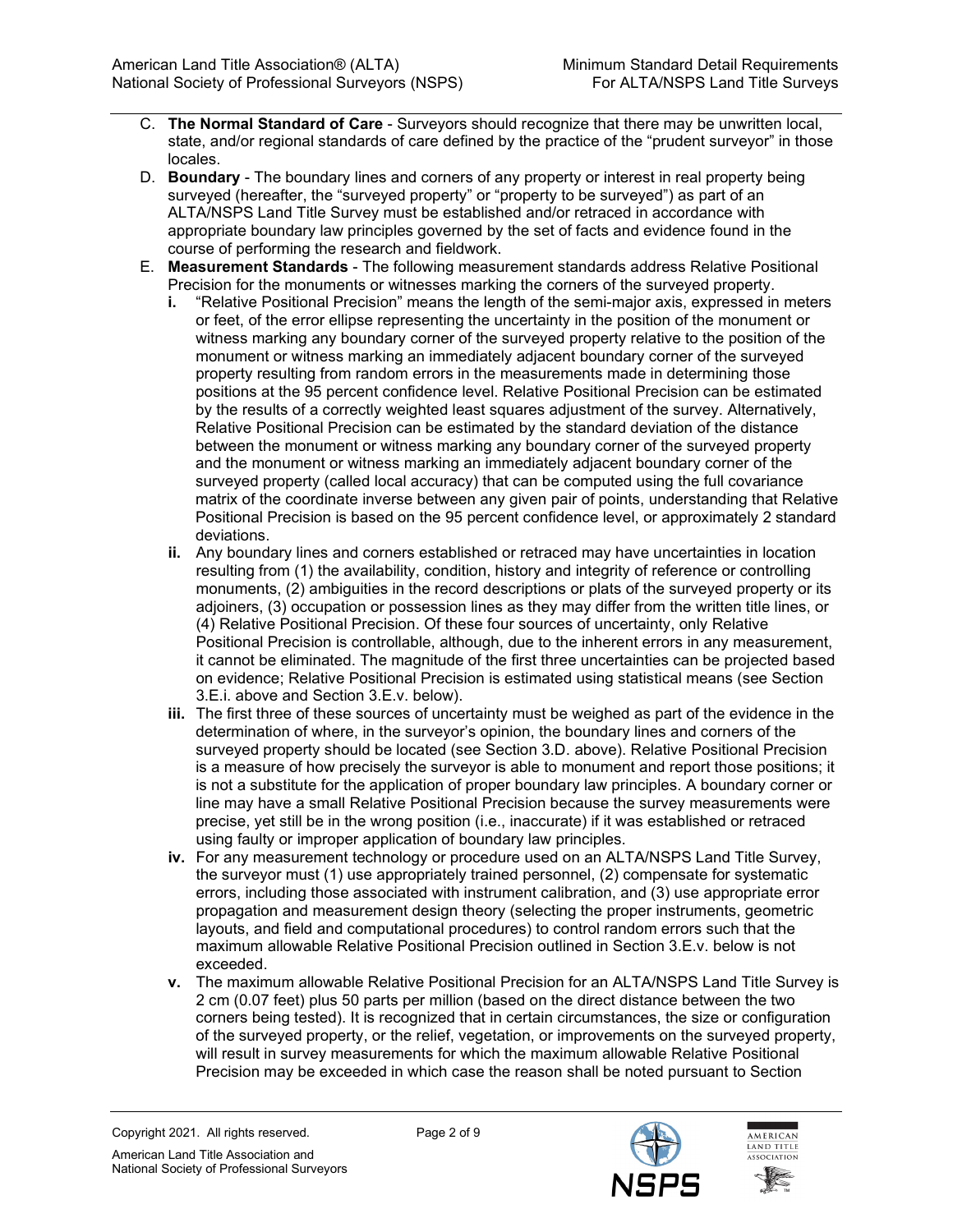#### 6.B.x. below.

- *4.* **Records Research** It is recognized that for the performance of an ALTA/NSPS Land Title Survey, the surveyor will be provided with appropriate and, when possible, legible data that can be relied upon in the preparation of the survey. In order to complete an ALTA/NSPS Land Title Survey, the surveyor must be provided with the following:
	- A. The current record description of the real property to be surveyed or, in the case of an original survey prepared for purposes of locating and describing real property that has not been previously separately described in documents conveying an interest in the real property, the current record description of the parent parcel that contains the property to be surveyed;
	- B. Complete copies of the most recent title commitment or, if a title commitment is not available, other title evidence satisfactory to the title insurer;
	- C. The following documents from records established under state statutes for the purpose of imparting constructive notice of matters relating to real property (public records):
		- i. The current record descriptions of any adjoiners to the property to be surveyed, except where such adjoiners are lots in platted, recorded subdivisions;
		- ii. Any recorded easements benefitting the property to be surveyed; and
		- iii. Any recorded easements, servitudes, or covenants burdening the property to be surveyed; and
	- D. If desired by the client, any unrecorded documents affecting the property to be surveyed and containing information to which the survey shall make reference.

Except, however, if the documents outlined in this section are not provided to the surveyor or if non-public or quasi-public documents are otherwise required to complete the survey, the surveyor must conduct that research which is required pursuant to the statutory or administrative requirements of the jurisdiction where the surveyed property is located and that research (if any) which is negotiated and outlined in the terms of the contract between the surveyor and the client.

**5. Fieldwork** - The survey must be performed on the ground (except as may be otherwise negotiated pursuant to Table A, Item 15 below). Except as related to the precision of the boundary, which is addressed in Section 3.E. above, features located during the fieldwork shall be located to what is, in the surveyor's professional opinion, the appropriate degree of precision based on (a) the planned use of the surveyed property, if reported in writing to the surveyor by the client, lender, or insurer, or (b) the existing use, if the planned use is not so reported. The fieldwork shall include the following:

#### **A. Monuments**

- **i.** The location, size, character, and type of any monuments found during the fieldwork.
- **ii.** The location, size, character, and type of any monuments set during the fieldwork, if item 1 of Table A was selected or if otherwise required by applicable jurisdictional requirements and/or standards of practice.
- **iii.** The location, description, and character of any lines that control the boundaries of the surveyed property.

#### **B. Rights of Way and Access**

- **i.** The distance from the appropriate corner or corners of the surveyed property to the nearest right of way line, if the surveyed property does not abut a right of way.
- **ii.** The name of any street, highway, or other public or private way abutting the surveyed property, together with the width of the travelled way and the location of each edge of the travelled way including on divided streets and highways. If the documents provided to or obtained by the surveyor pursuant to Section 4 indicate no access from the surveyed property to the abutting street or highway, the width and location of the travelled way need not be located.
- **iii.** Visible evidence of physical access (e.g., curb cuts, driveways) to any abutting streets, highways, or other public or private ways.
- **iv.** The location and character of vehicular, pedestrian, or other forms of access by other than the apparent occupants of the surveyed property to or across the surveyed property observed in the process of conducting the fieldwork (e.g., driveways, alleys, private roads, railroads, railroad sidings and spurs, sidewalks, footpaths).



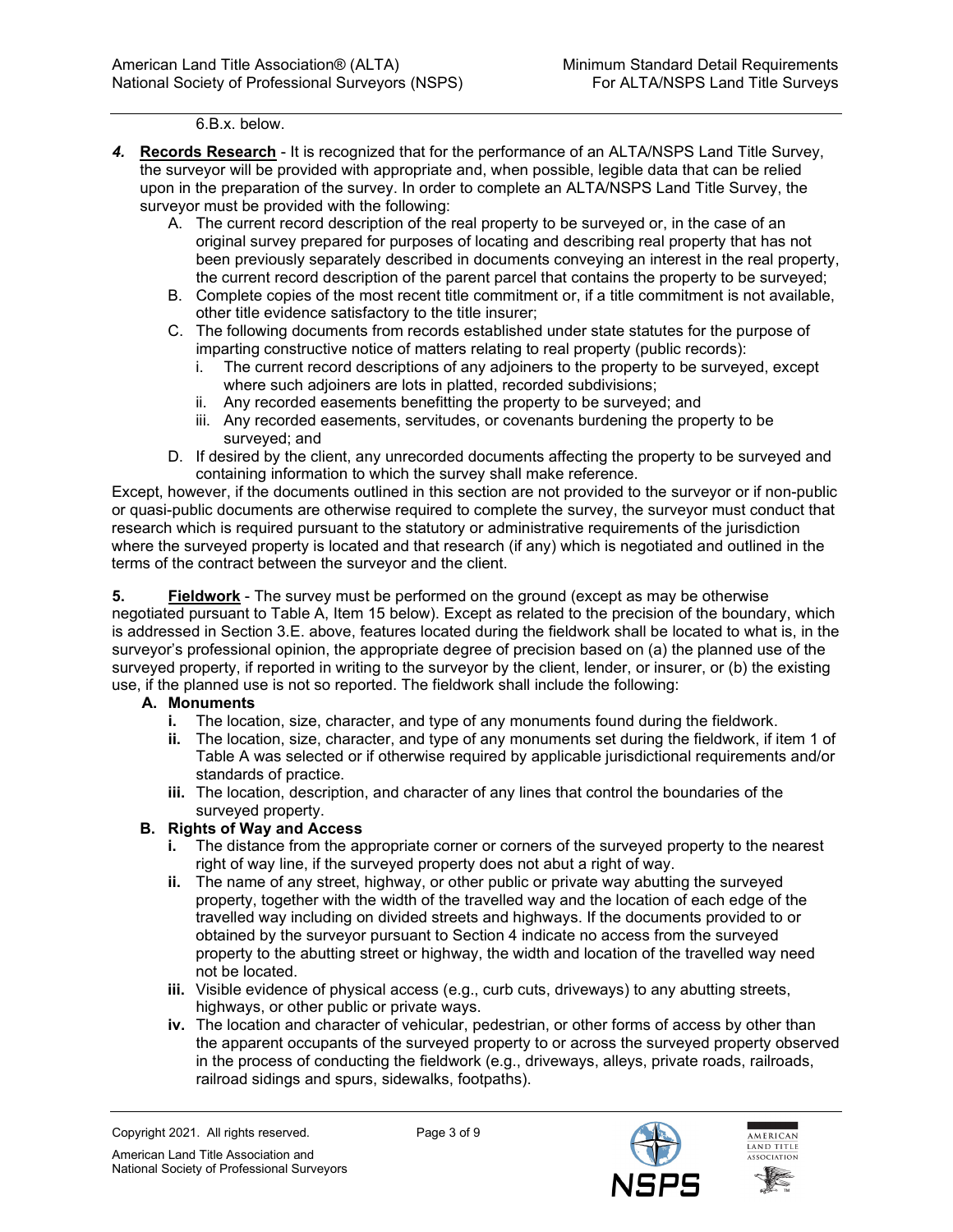- **v.** Without expressing a legal opinion as to ownership or nature, the location and extent of any potentially encroaching driveways, alleys, and other ways of access from adjoining properties onto the surveyed property observed in the process of conducting the fieldwork.
- **vi.** Where documentation of the location of any street, road, or highway right of way abutting, on, or crossing the surveyed property was not disclosed in documents provided to or obtained by the surveyor, or was not otherwise available from the controlling jurisdiction (see Section 6.C.iv. below), the evidence and location of parcel corners on the same side of the street as the surveyed property recovered in the process of conducting the fieldwork which may indicate the location of such right of way lines (e.g., lines of occupation, survey monuments).
- **vii.** Evidence of access to and from waters adjoining the surveyed property observed in the process of conducting the fieldwork (e.g., paths, boat slips, launches, piers, docks).

#### **C. Lines of Possession and Improvements along the Boundaries**

- **i.** The character and location of evidence of possession or occupation along the perimeter of the surveyed property, both by the occupants of the surveyed property and by adjoiners, observed in the process of conducting the fieldwork.
- **ii.** Unless physical access is restricted, the character and location of all walls, buildings, fences, and other improvements within five feet of each side of the boundary lines observed in the process of conducting the fieldwork (see Section 5.E.iv. regarding utility poles). Trees, bushes, shrubs, and other vegetation need not be located other than as specified in the contract, unless they are deemed by the surveyor to be evidence of possession or occupation pursuant to Section 5.C.i.
- **iii.** Without expressing a legal opinion as to the ownership or nature of the potential encroachment, the evidence, location, and extent of potentially encroaching structural appurtenances and projections observed in the process of conducting the fieldwork (e.g., fire escapes, bay windows, windows and doors that open out, flue pipes, stoops, eaves, cornices, areaways, steps, trim) by or onto adjoining property, or onto rights of way, easements, or setback lines disclosed in documents provided to or obtained by the surveyor.

#### **D. Buildings**

The location of buildings on the surveyed property observed in the process of conducting the fieldwork.

#### **E. Easements and Servitudes**

- **i.** Evidence of any easements or servitudes burdening the surveyed property as disclosed in the documents provided to or obtained by the surveyor pursuant to Section 4 and observed in the process of conducting the fieldwork.
- **ii.** Evidence of easements, servitudes, or other uses by other than the apparent occupants of the surveyed property not disclosed in the documents provided to or obtained by the surveyor pursuant to Section 4, but observed in the process of conducting the fieldwork if they are on or across the surveyed property (e.g., roads, drives, sidewalks, paths and other ways of access, utility service lines, utility locate markings (including the source of the markings, with a note if unknown), water courses, ditches, drains, telephone lines, fiber optic lines, electric lines, water lines, sewer lines, oil pipelines, gas pipelines).
- **iii.** Surface indications of underground easements or servitudes on or across the surveyed property observed in the process of conducting the fieldwork (e.g., utility cuts, vent pipes, filler pipes, utility locate markings (including the source of the markings, with a note if unknown)).
- **iv.** Evidence on or above the surface of the surveyed property observed in the process of conducting the fieldwork, which evidence may indicate utilities located on, over, or beneath the surveyed property. Examples of such evidence include pipeline markers, utility locate markings (including the source of the markings, with a note if unknown), manholes, valves, meters, transformers, pedestals, clean-outs, overhead lines, guy wires, and utility poles on or within ten feet of the surveyed property. Without expressing a legal opinion as to the ownership or nature of the potential encroachment, the extent of all encroaching utility pole crossmembers or overhangs.
- **F. Cemeteries**



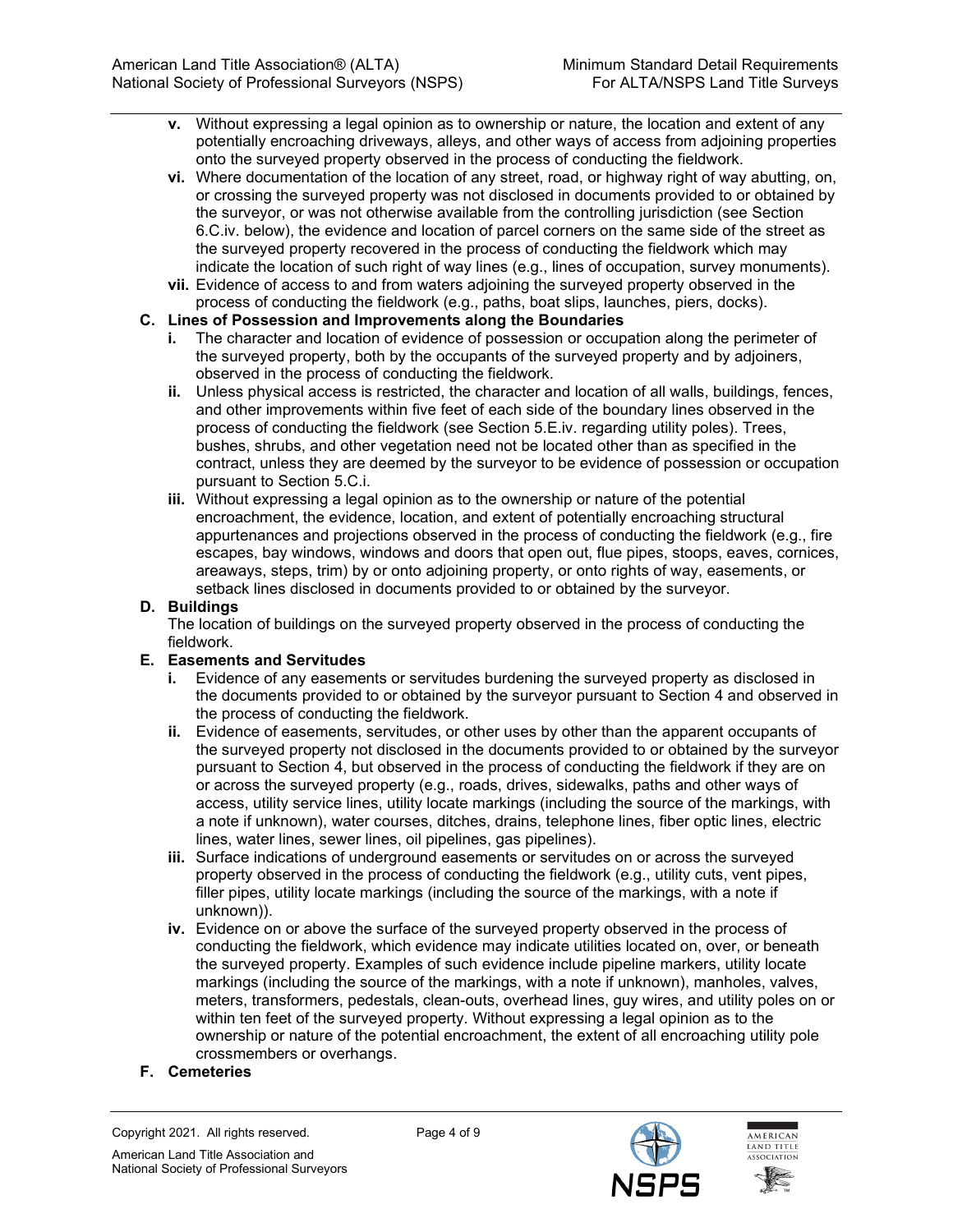As accurately as the evidence permits, the perimeter of cemeteries and burial grounds, and the location of isolated gravesites not within a cemetery or burial ground, (i) disclosed in the documents provided to or obtained by the surveyor, or (ii) observed in the process of conducting the fieldwork.

### **G. Water Features**

- **i.** The location of springs, ponds, lakes, streams, rivers, canals, ditches, marshes, and swamps on, running through, or outside, but within five feet of, the perimeter boundary of the surveyed property and observed during the process of conducting the fieldwork.
- **ii.** The location of any water feature forming a boundary of the surveyed property. The attribute(s) of the water feature located (e.g., top of bank, edge of water, high water mark) should be congruent with the boundary as described in the record description or, in the case of an original survey, in the new description (see Section 6.B.vi. below).

**6. Plat or Map** - A plat or map of an ALTA/NSPS Land Title Survey shall show the following information. Where dimensioning is appropriate, dimensions shall be annotated to what is, in the surveyor's professional opinion, the appropriate degree of precision based on (a) the planned use of the surveyed property, if reported in writing to the surveyor by the client, lender, or insurer, or (b) existing use, if the planned use is not so reported.

**A. Field Locations.** The evidence and locations gathered, and the monuments and lines located during the fieldwork pursuant to Section 5 above, with accompanying notes if deemed necessary by the surveyor or as otherwise required as specified below.

#### **B. Boundary, Descriptions, Dimensions, and Closures**

- **i.** (a) The current record description of the surveyed property, or (b) In the case of an original survey, the current record document number of the parent tract that contains the surveyed property.
- **ii.** Any new description of the surveyed property that was prepared in conjunction with the survey, including a statement explaining why the new description was prepared. Except in the case of an original survey, preparation of a new description should be avoided unless deemed necessary or appropriate by the surveyor and insurer. Preparation of a new description should also generally be avoided when the record description is a lot or block in a platted, recorded subdivision. Except in the case of an original survey, if a new description is prepared, a note must be provided stating (a) that the new description describes the same real estate as the record description or, (b) if it does not, how the new description differs from the record description.
- **iii.** The point of beginning, the remote point of beginning or point of commencement (if applicable) and all distances and directions identified in the record description of the surveyed property (and in the new description, if one was prepared). Where a measured or calculated dimension differs from the record by an amount deemed significant by the surveyor, such dimension must be shown in addition to, and differentiated from, the corresponding record dimension. All dimensions shown on the survey and contained in any new description must be horizontal ground dimensions unless otherwise noted.
- **iv.** The direction, distance, and curve data necessary to compute a mathematical closure of the surveyed boundary. A note if the record description does not mathematically close. The basis of bearings and, where it differs from the record basis, the difference.
- **v.** The remainder of any recorded lot or existing parcel, when the surveyed property is composed of only a portion of such lot or parcel, shall be graphically depicted. Such remainder need not be included as part of the actual survey, except to the extent necessary to locate the lines and corners of the surveyed property, and it need not be fully dimensioned or drawn at the same scale as the surveyed property.
- **vi.** When the surveyed property includes a title line defined by a water boundary, a note on the face of the plat or map noting the date the boundary was measured, which attribute(s) of the water feature was/were located, and the caveat that the boundary is subject to change due to natural causes and that it may or may not represent the actual location of the limit of title. When the surveyor is aware of natural or artificial realignments or changes in such boundaries, the extent of those changes and facts shall be shown or explained.



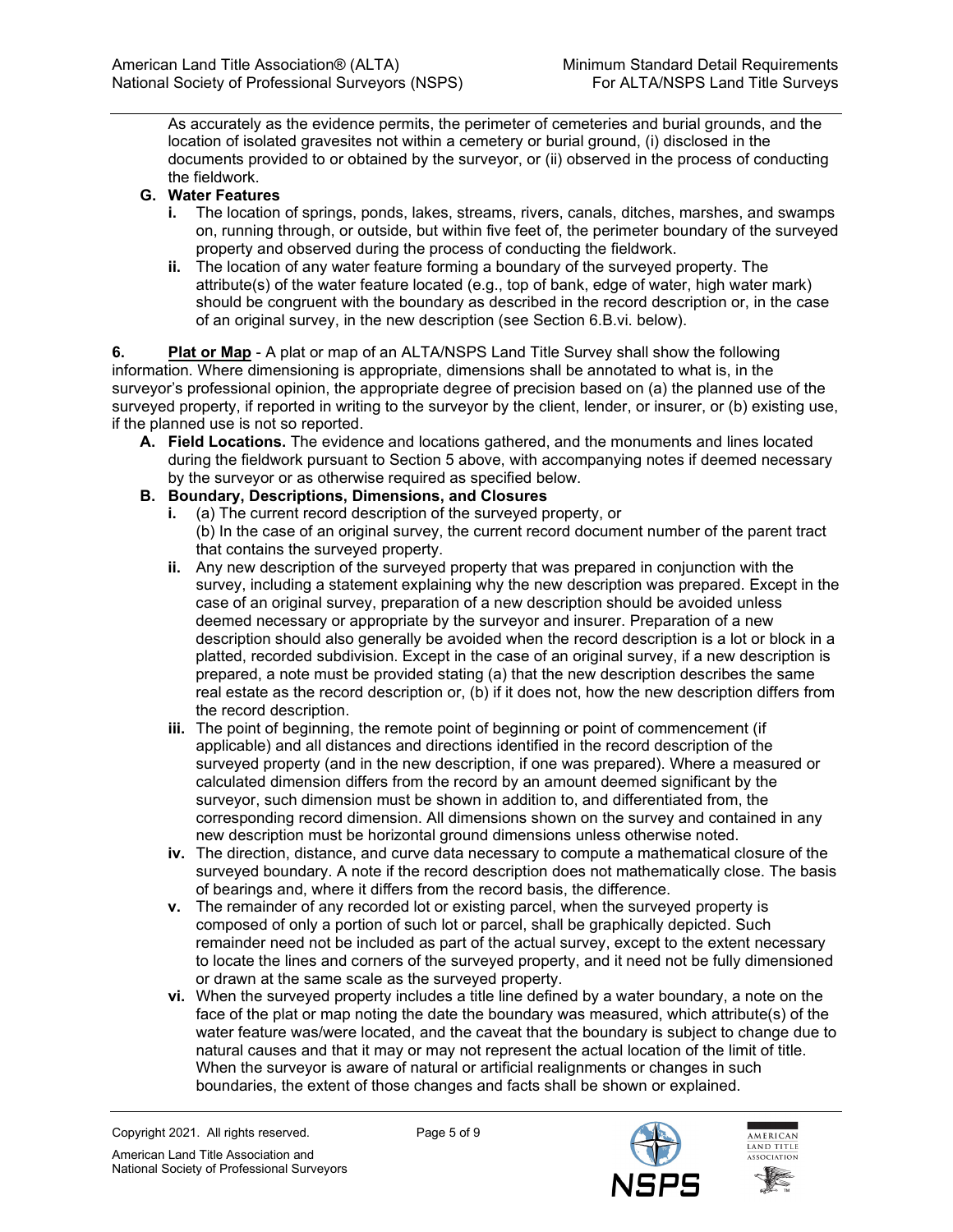- **vii.** The relationship of the boundaries of the surveyed property to its adjoiners (e.g., contiguity, gaps, overlaps) where ascertainable from documents provided to or obtained by the surveyor pursuant to Section 4 and/or from field evidence gathered during the process of conducting the fieldwork. If the surveyed property is composed of multiple parcels, the extent of any gaps or overlaps between those parcels must be identified. Where gaps or overlaps are identified, the surveyor must, prior to or upon delivery of the final plat or map, disclose this to the insurer and client.
- **viii.**When, in the opinion of the surveyor, the results of the survey differ significantly from the record, or if a fundamental decision related to the boundary resolution is not clearly reflected on the plat or map, the surveyor must explain this information with notes on the face of the plat or map.
- **ix.** The location of buildings on the surveyed property dimensioned perpendicular to those perimeter boundary lines that the surveyor deems appropriate (i.e., where potentially impacted by a setback line) and/or as requested by the client, lender or insurer.
- **x.** A note on the face of the plat or map explaining the site conditions that resulted in a Relative Positional Precision that exceeds the maximum allowed pursuant to Section 3.E.v.
- **xi.** A note on the face of the plat or map identifying areas, if any, on the boundaries of the surveyed property, to which physical access within five feet was restricted (see Section 5.C.ii.).
- **xii.** A note on the face of the plat or map identifying the source of the title commitment or other title evidence provided pursuant to Section 4, and the effective date and the name of the insurer of same.

### **C. Easements, Servitudes, Rights of Way, Access, and Documents**

- **i.** The location, width, and recording information of all plottable rights of way, easements, and servitudes burdening and benefitting the surveyed property, as evidenced by documents provided to or obtained by the surveyor pursuant to Section 4.
- **ii.** A summary of all rights of way, easements, and other survey-related matters burdening the surveyed property and identified in the title evidence provided to or obtained by the surveyor pursuant to Section 4. Such summary must include the record information of each such right of way, easement, or other survey-related matter, a statement indicating whether it lies within or crosses the surveyed property, and a related note if:
	- (a) its location is shown;
	- (b) its location cannot be determined from the record document;
	- (c) there was no observed evidence at the time of the fieldwork;
	- (d) it is a blanket easement;
	- (e) it is not on, does not touch, and/or based on the description contained in the record document – does not affect, the surveyed property;
	- (f) it limits access to an otherwise abutting right of way;
	- (g) the documents are illegible; or
	- (h) the surveyor has information indicating that it may have been released or otherwise terminated.

In cases where the surveyed property is composed of multiple parcels, indicate which of such parcels the various rights of way, easements, and other survey-related matters cross or touch.

- **iii.** A note if no physical access to an abutting street, highway, or other public or private way was observed in the process of conducting the fieldwork.
- **iv.** The locations and widths of rights of way abutting or crossing the surveyed property and the source of such information (a) where available from the controlling jurisdiction, or (b) where disclosed in documents provided to or obtained by the surveyor pursuant to Section 4.
- **v.** The identifying titles of all recorded plats, filed maps, right of way maps, or similar documents that the survey represents, wholly or in part, with their recording or filing data.
- **vi.** For non-platted adjoining land, recording data and, where available, tax parcel number, identifying adjoining tracts according to current public records. For platted adjoining land, the recording data of the subdivision plat.



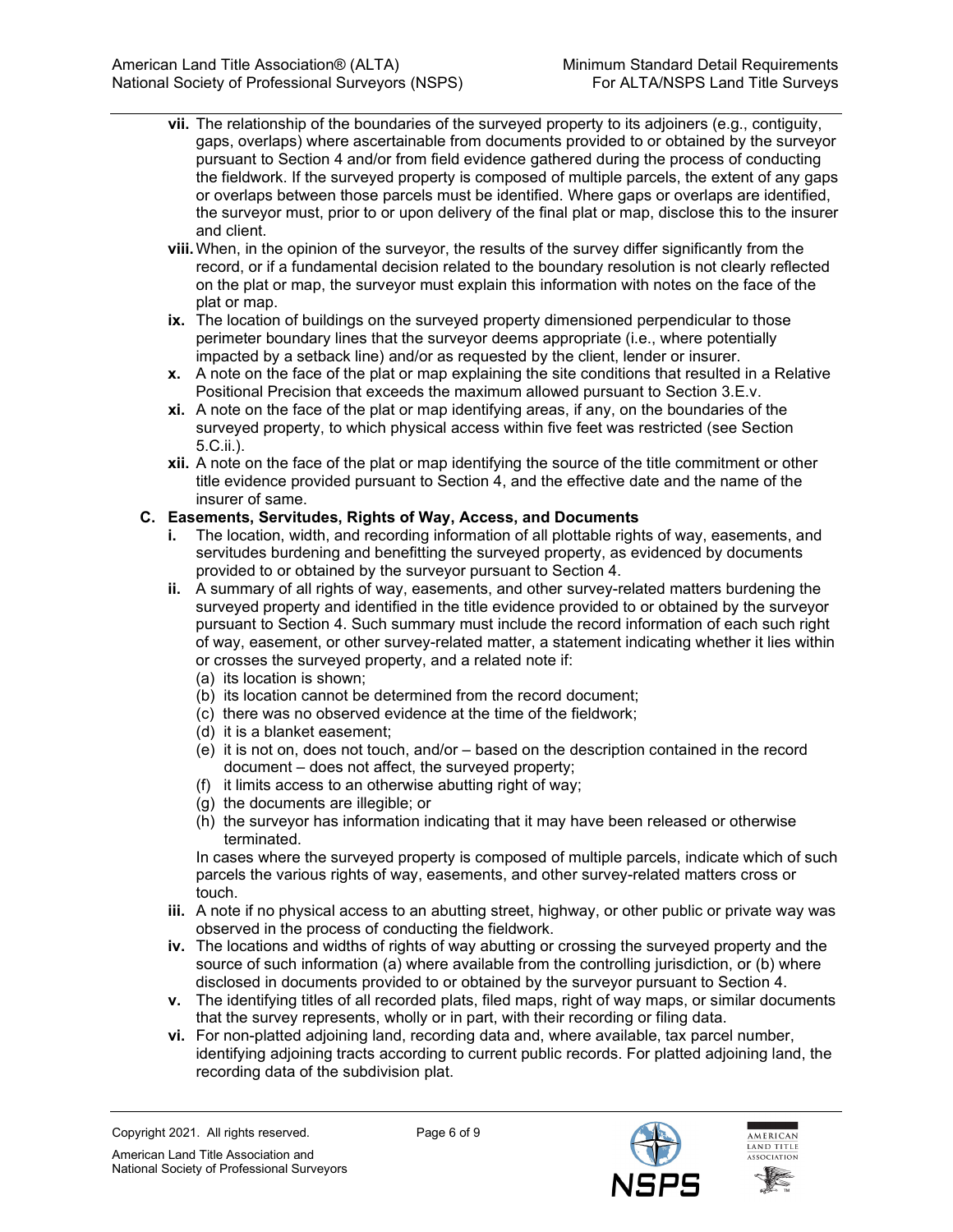- **vii.** Platted setback or building restriction lines that appear on recorded subdivision plats or that were disclosed in documents provided to, or obtained by, the surveyor.
- **viii.** If in the process of preparing the survey the surveyor becomes aware of a recorded easement not otherwise listed in the title evidence provided, the surveyor must advise the insurer prior to delivery of the plat or map and, unless the insurer provides evidence of a release of that easement, show or otherwise explain it on the face of the plat or map, with a note that the insurer has been advised.

#### **D. Presentation**

- **i.** The plat or map must be drawn on a sheet of not less than 8 ½ by 11 inches in size at a legible, standard engineering scale, with that scale clearly indicated in words or numbers and with a graphic scale.
- **ii.** The plat or map must include:
	- (a) The boundary of the surveyed property drawn in a manner that distinguishes it from other lines on the plat or map.
	- (b) If no buildings were observed on the surveyed property in the process of conducting the fieldwork, a note stating *"No buildings observed*."
	- (c) A north arrow (with north to the top of the drawing when practicable).
	- (d) A legend of symbols and abbreviations.
	- (e) A vicinity map showing the surveyed property in reference to nearby highway(s) or major street intersection(s).
	- (f) Supplementary or detail diagrams when necessary.
	- (g) Notes explaining any modifications to Table A items and the nature of any additional Table A items (e.g.,  $20(a)$ ,  $20(b)$ ,  $20(c)$ ) that were negotiated between the surveyor and client.
	- (h) The surveyor's project number (if any), and the name, registration or license number, signature, seal, street address, telephone number, company website, and email address (if any) of the surveyor who performed the survey.
	- (i) The date(s) of any revisions made by the surveyor who performed the survey.
	- (j) Sheet numbers where the plat or map is composed of more than one sheet.
	- (k) The caption "ALTA/NSPS Land Title Survey."
- **iii.** When recordation or filing of a plat or map is required by state statutes or local ordinances, such plat or map shall be produced in the required form.

**7. Certification** - The plat or map of an ALTA/NSPS Land Title Survey must bear only the following unaltered certification except as may be required pursuant to Section 3.B. above:

To (name of insured, if known), (name of lender, if known), (name of insurer, if known), (names of others as negotiated with the client):

This is to certify that this map or plat and the survey on which it is based were made in accordance with the 2021 Minimum Standard Detail Requirements for ALTA/NSPS Land Title Surveys, jointly established and adopted by ALTA and NSPS, and includes Items of Table A thereof. The fieldwork was completed on *\_\_\_\_\_\_\_\_\_\_\_ [date].*

*Date of Plat or Map: \_\_\_\_\_\_\_\_\_\_\_ (Surveyor's signature, printed name and seal with Registration/License Number)*

**8. Deliverables** - The surveyor shall furnish copies of the plat or map of survey to the insurer and client and as otherwise negotiated with the client. Hard copies shall be on durable and dimensionally stable material of a quality standard acceptable to the insurer. A digital image of the plat or map may be provided in addition to, or in lieu of, hard copies pursuant to the terms of the contract. If the surveyor is required to record or file a plat or map pursuant to state statute or local ordinance it shall be so recorded or filed.

Copyright 2021. All rights reserved. Page 7 of 9



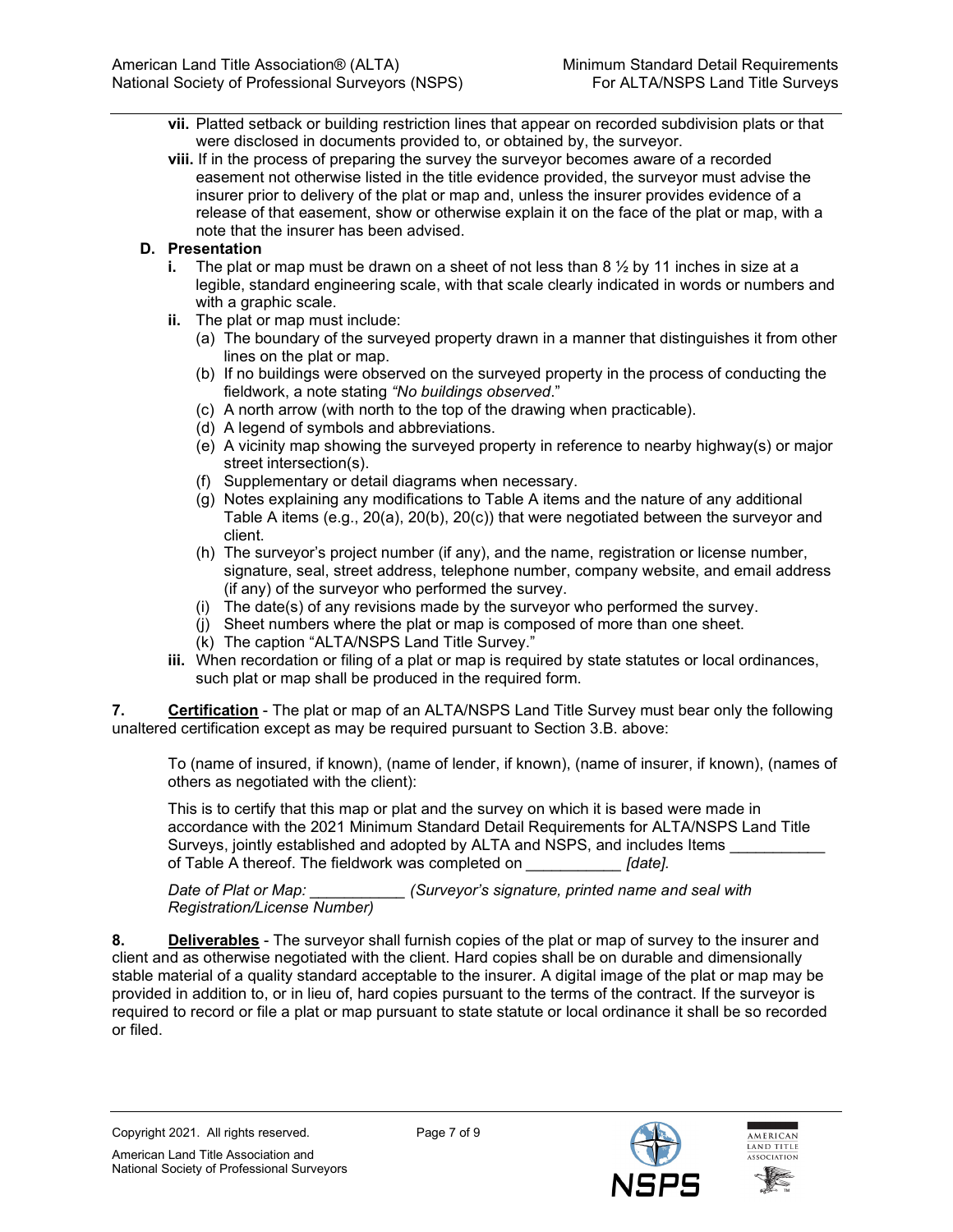## **TABLE A**

#### **OPTIONAL SURVEY RESPONSIBILITIES AND SPECIFICATIONS**

NOTE: Whether any of the nineteen (19) items of Table A are to be selected, and the exact wording of *and fee for any selected item, may be negotiated between the surveyor and client. Any additional items negotiated between the surveyor and client must be identified as 20(a), 20(b), etc. Any additional items negotiated between the surveyor and client, and any negotiated changes to the wording of a Table A item, must be explained pursuant to Section 6.D.ii.(g). Notwithstanding Table A Items 5 and 11, if an engineering design survey is desired as part of an ALTA/NSPS Land Title Survey, such services should be negotiated under Table A, Item 20.*

*If checked, the following optional items are to be included in the ALTA/NSPS LAND TITLE SURVEY, except as otherwise qualified (see note above):*

*1. \_\_\_\_\_ Monuments placed (or a reference monument or witness to the corner) at all major corners of the boundary of the surveyed property, unless already marked or referenced by existing monuments or witnesses in close proximity to the corner.*

*2. \_\_\_\_\_ Address(es) of the surveyed property if disclosed in documents provided to or obtained by the surveyor, or observed while conducting the fieldwork.*

*3. \_\_\_\_\_ Flood zone classification (with proper annotation based on federal Flood Insurance Rate Maps or the state or local equivalent) depicted by scaled map location and graphic plotting only.*

*4. \_\_\_\_\_ Gross land area (and other areas if specified by the client).*

*5. \_\_\_\_\_ Vertical relief with the source of information (e.g., ground survey, aerial map), contour interval, datum, with originating benchmark, when appropriate.* 

*6. \_\_\_\_\_ (a) If the current zoning classification, setback requirements, the height and floor space area restrictions, and parking requirements specific to the surveyed property are set forth in a zoning* report or letter provided to the surveyor by the client or the client's designated representative, list the *above items on the plat or map and identify the date and source of the report or letter.*

*\_\_\_\_\_ (b) If the zoning setback requirements specific to the surveyed property are set forth in a zoning report or letter provided to the surveyor by the client or the client's designated representative, and if those requirements do not require an interpretation by the surveyor, graphically depict those requirements on the plat or map and identify the date and source of the report or letter.*

*7. \_\_\_\_\_ (a) Exterior dimensions of all buildings at ground level.*

 *(b) Square footage of:*

 *\_\_\_\_\_ (1) exterior footprint of all buildings at ground level.*

 *\_\_\_\_\_ (2) other areas as specified by the client.*

*\_\_\_\_\_ (c) Measured height of all buildings above grade at a location specified by the client. If no location is specified, the point of measurement shall be identified.*

*8. \_\_\_\_\_ Substantial features observed in the process of conducting the fieldwork (in addition to the improvements and features required pursuant to Section 5 above) (e.g., parking lots, billboards, signs, swimming pools, landscaped areas, substantial areas of refuse).*

*9. \_\_\_\_\_ Number and type (e.g., disabled, motorcycle, regular, and other marked specialized types) of clearly identifiable parking spaces on surface parking areas, lots, and in parking structures. Striping of clearly identifiable parking spaces on surface parking areas and lots.*

*10. \_\_\_\_\_ As designated by the client, a determination of the relationship and location of certain division or party walls with respect to adjoining properties.*



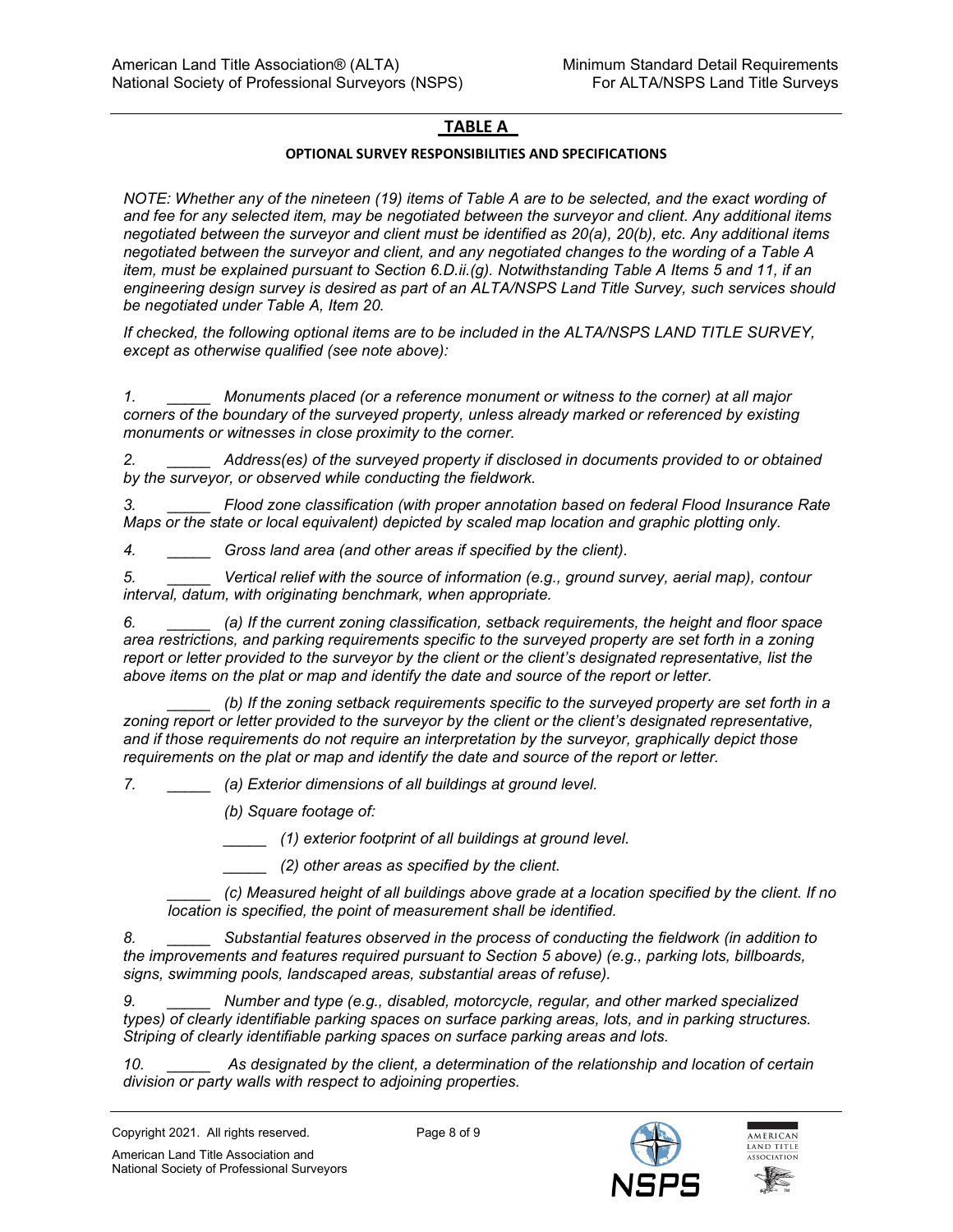*11. Evidence of underground utilities existing on or serving the surveyed property (in addition to the observed evidence of utilities required pursuant to Section 5.E.iv.) as determined by:*

*\_\_\_\_\_ (a) plans and/or reports provided by client (with reference as to the sources of information)*

*\_\_\_\_\_ (b) markings coordinated by the surveyor pursuant to a private utility locate request.*

*Note to the client, insurer, and lender – With regard to Table A, item 11, information from the sources checked above will be combined with observed evidence of utilities pursuant to Section 5.E.iv. to develop a view of the underground utilities. However, lacking excavation, the exact location of underground features cannot be accurately, completely, and reliably depicted. In addition, in some jurisdictions, 811 or other similar utility locate requests from surveyors may be ignored or result in an* incomplete response, in which case the surveyor shall note on the plat or map how this affected the *surveyor's assessment of the location of the utilities. Where additional or more detailed information is required, the client is advised that excavation may be necessary.*

*12. \_\_\_\_\_ As specified by the client, Governmental Agency survey-related requirements (e.g., HUD surveys, surveys for leases on Bureau of Land Management managed lands). The relevant survey requirements are to be provided by the client or client's designated representative.*

*13. \_\_\_\_\_ Names of adjoining owners according to current tax records. If more than one owner, identify the first owner's name listed in the tax records followed by "et al."*

*14. \_\_\_\_\_ As specified by the client, distance to the nearest intersecting street.*

*15. \_\_\_\_\_ Rectified orthophotography, photogrammetric mapping, remote sensing, airborne/mobile laser scanning and other similar products, tools or technologies as the basis for showing the location of certain features (excluding boundaries) where ground measurements are not otherwise necessary to locate those features to an appropriate and acceptable accuracy relative to a nearby boundary. The surveyor must (a) discuss the ramifications of such methodologies (e.g., the potential precision and completeness of the data gathered thereby) with the insurer, lender, and client prior to the performance* of the survey, and (b) place a note on the face of the survey explaining the source, date, precision, and *other relevant qualifications of any such data.*

*16. \_\_\_\_\_ Evidence of recent earth moving work, building construction, or building additions observed in the process of conducting the fieldwork.*

17. \_\_\_\_\_\_\_ Proposed changes in street right of way lines, if such information is made available to the *surveyor by the controlling jurisdiction. Evidence of recent street or sidewalk construction or repairs observed in the process of conducting the fieldwork.*

*18. \_\_\_\_\_ Pursuant to Sections 5 and 6 (and applicable selected Table A items, excluding Table A item 1), include as part of the survey any plottable offsite (i.e., appurtenant) easements disclosed in documents provided to or obtained by the surveyor.*

*19. \_\_\_\_\_ Professional liability insurance policy obtained by the surveyor in the minimum amount of \$\_\_\_\_\_\_\_\_\_\_\_\_ to be in effect throughout the contract term. Certificate of insurance to be furnished upon request, but this item shall not be addressed on the face of the plat or map.*

*20. \_\_\_\_\_ \_\_\_\_\_\_\_\_\_\_\_\_\_\_\_\_\_\_\_\_\_\_\_\_\_\_\_\_\_\_\_\_\_\_\_\_\_\_\_\_\_\_\_\_\_\_\_\_\_\_\_\_\_\_\_\_\_\_\_\_\_\_\_\_\_\_\_*

*Adopted by the American Land Title Association on October 1, 2020. More at: [www.alta.org.](http://www.alta.org/) Adopted by the National Society of Professional Surveyors on October 30, 2020. More at: [www.nsps.us.com.](http://www.nsps.us.com/)*



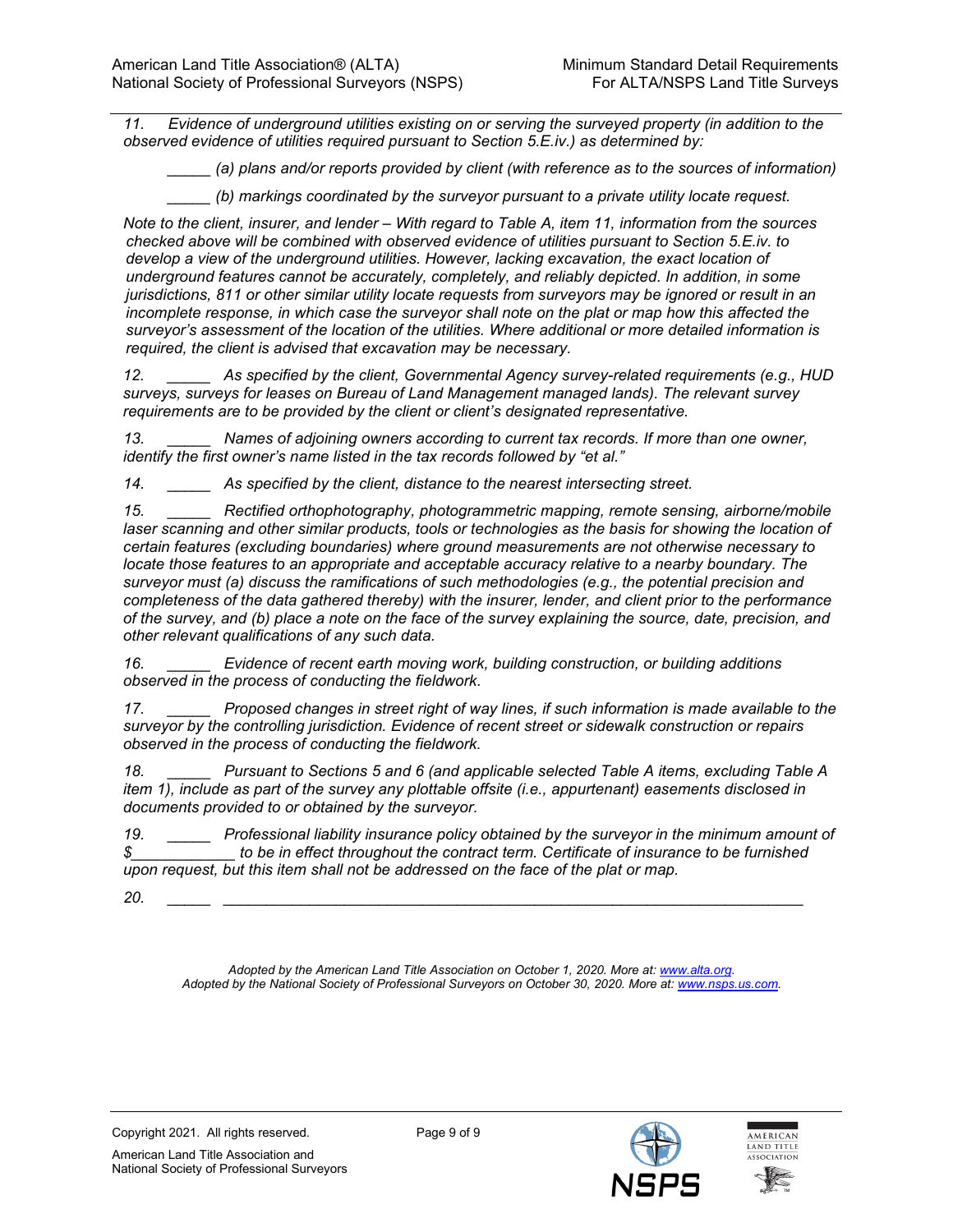## **Frequently Asked Questions and other guidance for ALTA/NSPS Land Title Surveys** (01/19/22 vers.)

#### **General Comments - Providing professional guidance to the client**

When deemed appropriate, surveyors might want to consider suggesting to their clients that the advice of a wetlands, flood plain, environmental, archeological or other appropriate expert might be beneficial.

#### **Section 2 - What do I do if the client requests a Land Title Survey on a condominium unit?**

Reference is made here to Section 2 of the 2021 Standards ("*Certain properties or interests in real properties may present issues outside those normally encountered on an ALTA/NSPS Land Title Survey (e.g., marinas, campgrounds, mobile home parks, easements, leases, mineral interests, other non-fee simple interests). The scope of work related to surveys of such properties or interests in real properties should be discussed with the client, lender, and insurer, and agreed upon in writing prior to commencing work on the survey.*")

Generally, requests for Land Title Surveys of condominium units are rooted in someone not understanding what they are dealing with, and therefore asking for something that is not actually needed.

If you inquire of the right person at the title company, they will probably say that the survey is unnecessary and they will cancel the order. After all, when someone buys a condo, what they are normally buying is the airspace inside the unit (between the unfinished walls, floors and ceilings). Of course, they are also buying a small percentage of ownership in the common areas of the development, but that is not normally a big concern because the lion's share of the value is in the unit itself.

The surveyor should get the lender, client and title company together in an email thread or on a conference call, tell them that a Land Title Survey of a condo unit really does not make much sense and ask what they actually need. Someone may very well say "*Forget it, that should never have been ordered.*"

But if they <u>do</u> actually want the survey, those sentences above out of Section 2 apply; the parties need to tell the surveyor what they need in the way of a survey and drawing. Do not let them simply tell you "*You should know.*" The surveyor's response should be, " *No, you are asking for a survey of empty air space, so you need to tell me what you need shown on the survey."* That's what Section 2 of the Standards requires.

In the end, if they do want the survey, the most logical approach might be to stick a PDF of the condo unit as-built plans into a drawing, and tell them this is a copy of the recorded as-built plans that were recorded, but this should be part of the discussion with the parties.

### **Section 3.A. - What about the transition period leading up to and immediately after February 23, 2021?**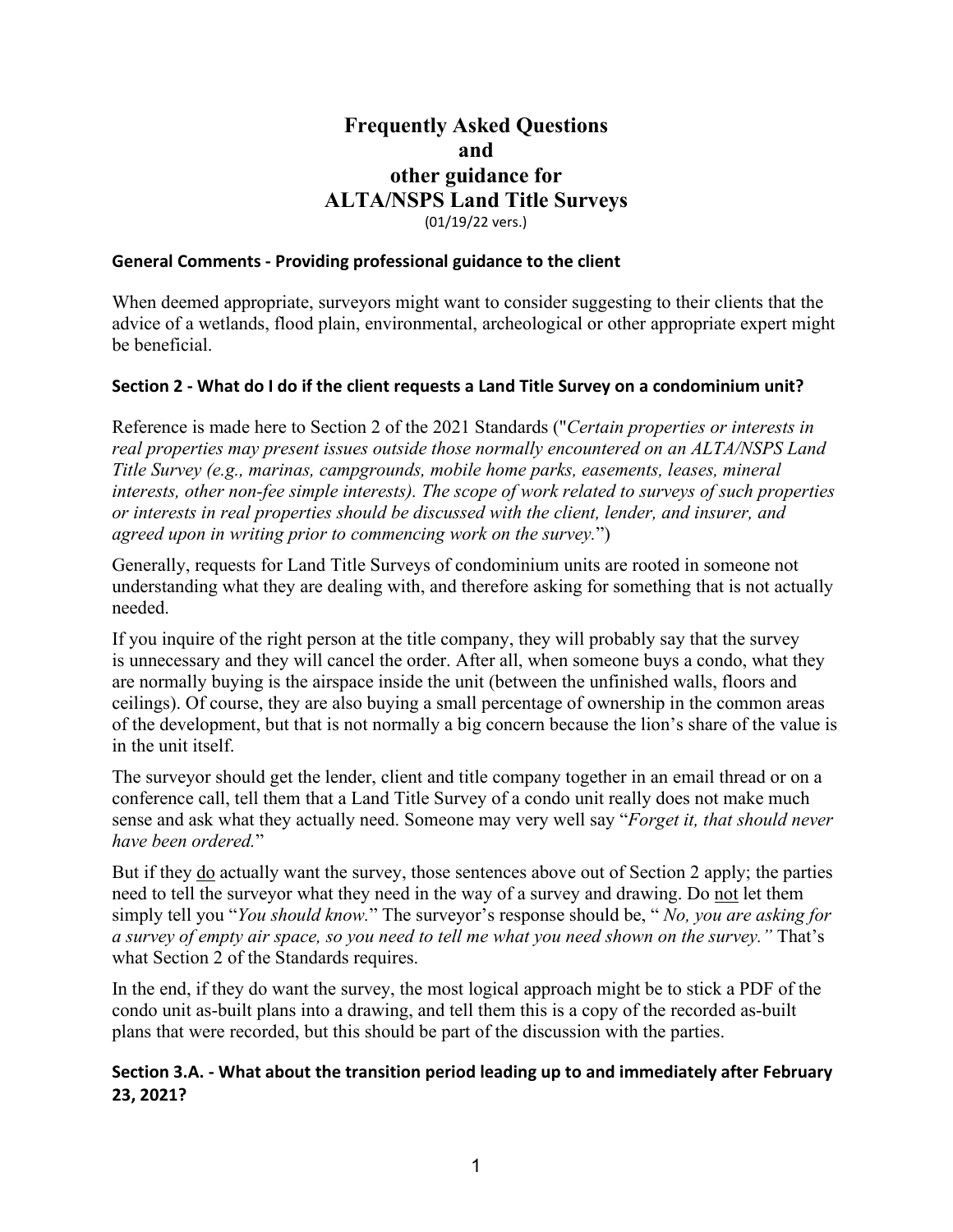*If a contract to perform a Land Title Survey is executed on or after February 23, 2021, the survey must be performed pursuant to the 2021 Standards w*ith a couple of possible exceptions explained below.

During the transition period, surveyors may encounter situations whereby they have entered into a contract to perform an ALTA/NSPS Land Title Survey prior to the effective date of the 2021 Standards (February 23, 2021), but the survey is not anticipated to be completed until after February 23, 2021. In such cases, the surveyor may discuss this with the client, title company and lender and include an appropriate clause in the contract, viz., "*This survey will be prepared using the 2016 Minimum Standard Detail Requirements for Land Title Surveys as established by ALTA and NSPS since said standards are still currently in effect at the time of this contract. It is understood and accepted by all parties involved that said standards may no longer be current upon completion of the survey, but will still be used for the purpose of this survey."*

## **Section 3.A. - How about HUD survey requirements with respect to the 2021 ALTA/NSPS Standards?**

On March 25, 2021, HUD's *Office of Multifamily Production Technical Support Division* issued "Interim Instructions for Surveyors for Form 91073M Pending HUD Revision of the Form" which recognize, explain the application of, and allow use of the 2021 ALTA/NSPS Survey Standards. Those interim instructions were later revised and reissued.

Based on discussions with HUD, it is expected that the final instructions may differ somewhat from the interim instructions. When those instructions are issued, this FAQ will be updated.

## **Section 3.A. - What about the transition period as related to "updates" of previous surveys?**

As an aside, notwithstanding the innocuous-sounding word "update," there is actually no such thing as an "update." An "update" is a new survey – the surveyor is certifying that the survey reflects the current conditions on the property and that it was performed pursuant to all of the requirements in the current standards. The only difference is that the surveyor happens to have surveyed the property previously, so the client *might* realize a reduced fee or quicker turnaround depending on a number of factors (e.g., how long has it been since the initial survey? How many changes have affected the property since?).

In any event, if the contract to conduct the "update" is executed after February 23, 2021, it must be performed pursuant to the 2021 Standards. However, if the "update" is simply a follow-up on a survey *related to a conveyance that had been anticipated to close before February 23rd, but was perhaps unexpectedly delayed for a fairly short time until after February 23rd*, the surveyor could arguably conduct the "update" pursuant to the 2016 Standards. This does not extend to "updates" unrelated to the initial conveyance or "updates" that take place substantially after February 23rd. By the date of this version of the FAQs, that "fairly short" time period is now arguably past.

Some lenders are wanting the surveyor to not "update" an old survey, but merely change the names of the certified parties and provide a current certification. Surveyors need to understand that they may be taking on liability to new parties when they do this, even though they did not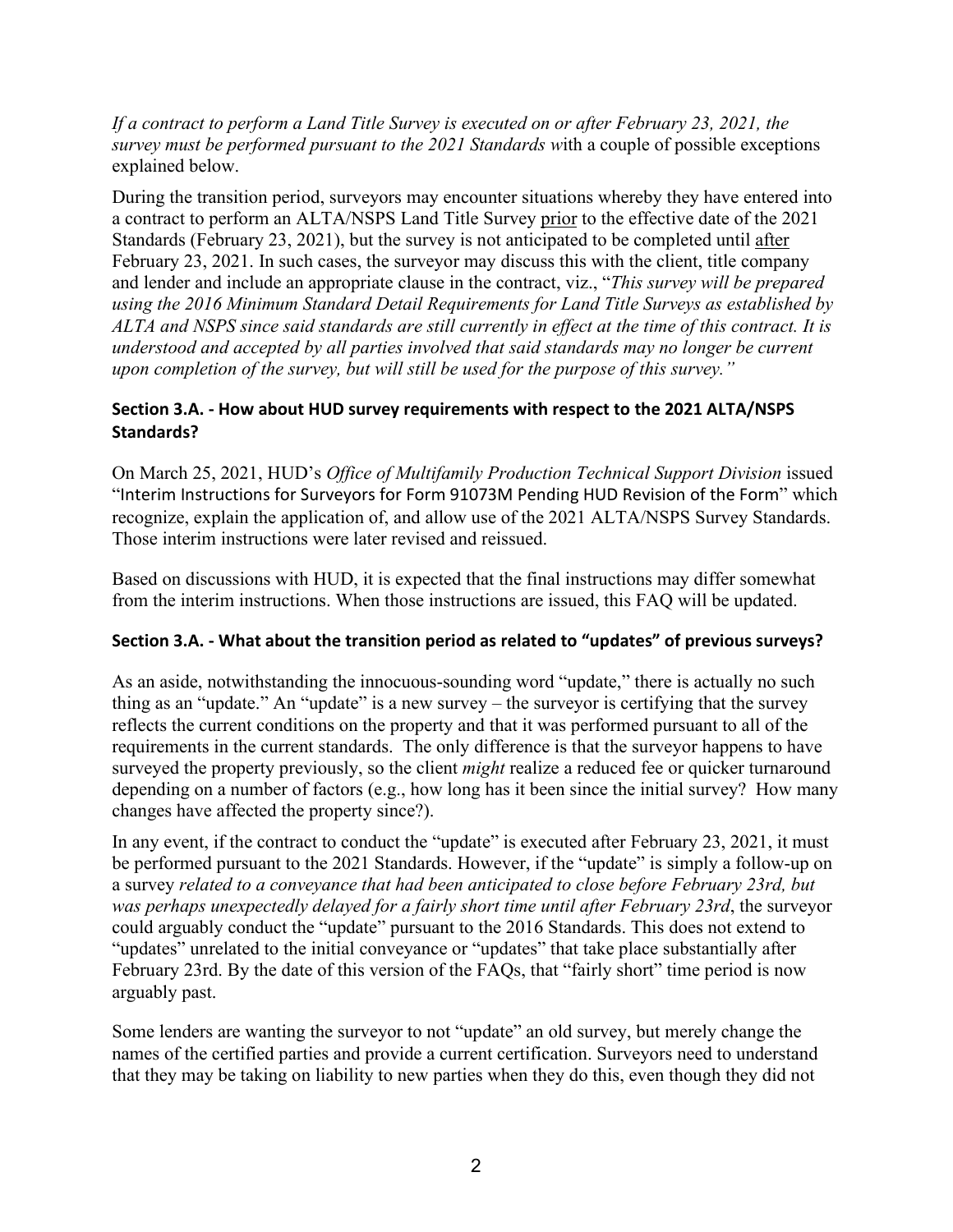"update" the survey. In addition, sending out a survey with a current certification using out-ofdate standards may — and probably should — be a problem for your Board of Licensure.

## **Section 4 - What if the required research information is not provided to the surveyor?**

Surveyors may encounter situations whereby the title company is unable or unwilling to provide the research otherwise required pursuant to Section 4. In that case, surveyors must perform their research pursuant to their state's requirements, and if their state has no standards in that regard, it is advised that they be familiar with the normal standard of care in their area regarding research. Notwithstanding that, some form of title work is required to perform a Land Title Survey (see below).

## **Section 4 - What constitutes satisfactory title evidence?**

Starting in 2016, the ALTA/NSPS Standards state that the surveyor needs to be provided with the most recent title commitment "or other title evidence satisfactory to the title insurer." Why not simply require a title commitment?

Title companies have other products that are sometimes requested by clients that fall short of commitments and policies, but that - for a variety of reasons - are acceptable to clients in some circumstances. In addition, in some cases, abstracts are still used. Since the ALTA/NSPS Standards were developed expressly to address title company needs, the Standards – starting in 2011 – required that title evidence be provided to the surveyor. But sometimes, the title company may accept or produce something less than a title commitment, so the Standards need to reflect that fact.

## **Section 5.B.ii. - How do we treat sidewalks and trails along the street/road**

It is not unusual that streets and roads are found to have sidewalks or trails running adjacent to them or with a grass strip between the two. Likewise, walking/biking trails are sometimes found adjacent to the street/road - even as part of the paved way in some cases. Section 5.B.ii. calls for locating the "travelled way" to be located and, of course, shown on the survey. The question of whether such sidewalks/trails should also be located and shown is answered by Section 5.B.iv. which requires that "*The location and character of vehicular, pedestrian, or other forms of access by other than the apparent occupants of the surveyed property to or across the surveyed property observed in the process of conducting the fieldwork (e.g., driveways, alleys, private roads, railroads, railroad sidings and spurs, sidewalks, footpaths)"* be located and shown.

## **Section 5.E. - Easements and Utilities**

The 2021 ALTA/NSPS Standards now require that utility locate markings (typically paint or wire flags) be located and shown as evidence of easements and utilities. For those surveyors concerned about locating and showing what may or may not be actual utility locate markings because they do not have any information regarding the locate request or source of the markings, they might consider developing an appropriate note such as "*Paint markings found on the ground and shown hereon as evidence of possible (or probable) underground utilities are consistent with typical utility markings. However, no utility report was provided to authenticate these markings -*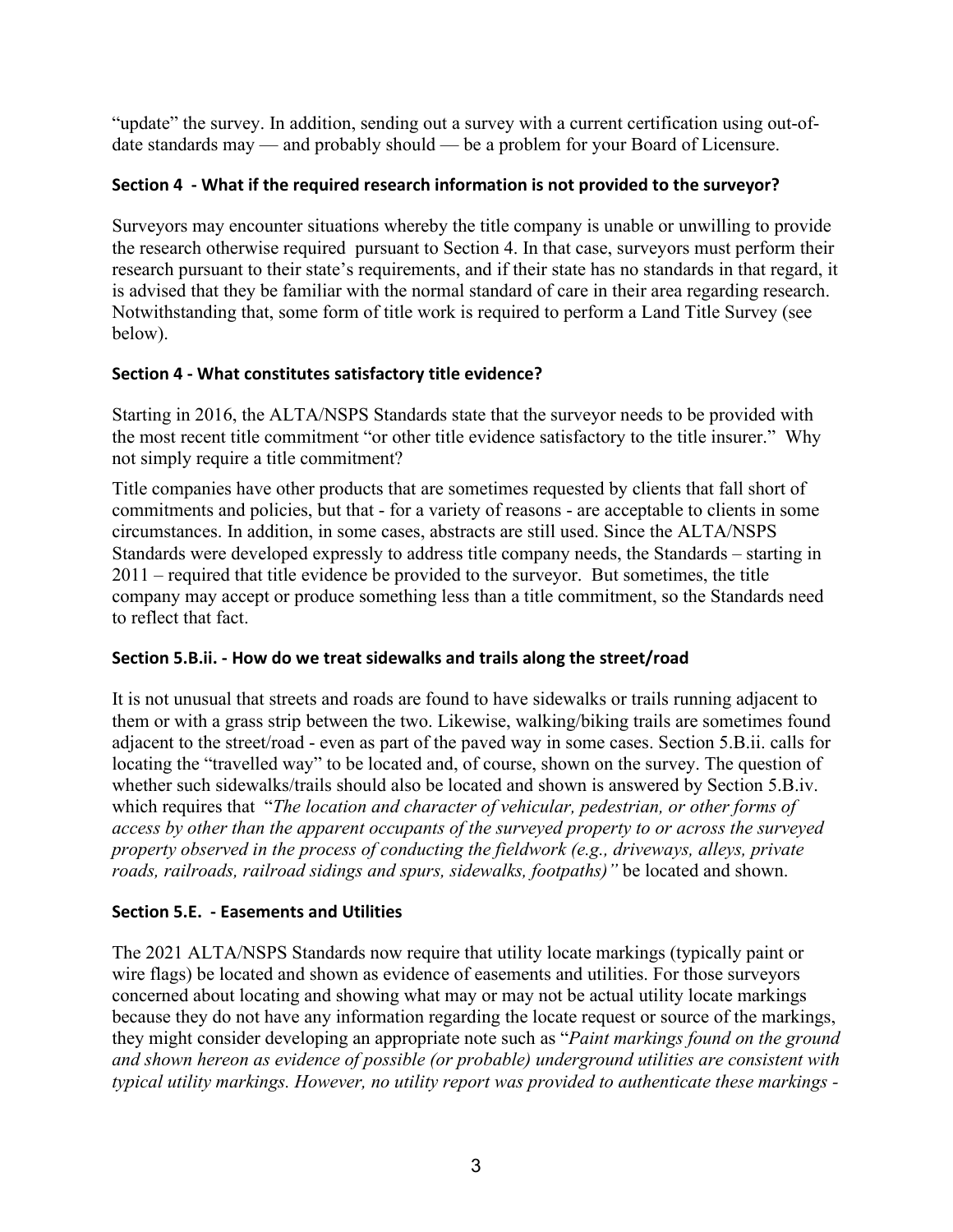*their source is unknown. The user of this plat/map should rely upon such markings at their own risk.*"

## **Section 5.E.iv. - Why did locating and showing 'observed evidence of utilities' become mandatory in 2016, rather than optional as it was in Table A item 11(a) of the 2011 Standards?**

This change was made to address a conundrum. Prior to the 2016 Standards, if a client did not request Table A item 11(a) or 11(b), the surveyor had no responsibility to locate and show evidence of utilities. But if that utility evidence could be considered evidence of an easement, the surveyor *did* need to locate and show it pursuant to Sections 5.E.i. through iv.

The committees felt that most evidence of utilities could also be considered evidence of easements, so to eliminate future problems and questions in that regard, locating and showing observed evidence of utilities was made mandatory starting in 2016.

## **Section 5.E.iv. - Why the changes in 2021 regarding this item?**

The committee felt that utility locate markings should be treated as evidence of utilities just like vales, manholes, etc. NOTE that this item *does not* require a utility locate request.

NOTE - The wording of the second sentence in Sec tin 5.E.iv. needs to be clarified. The intent of this - even though it is not clearly expressed - is this… "*Examples of such evidence include pipeline markers, utility locate markings (including the source of the markings, with a note if unknown), manholes, valves, meters, transformers, pedestals, clean-outs, overhead lines, and guy wires on and within five feet of the surveyed property, and utility poles on and within ten feet of the surveyed property."*

## **Section 6.B.i.a. - What if the record description does not match the Schedule A description?**

This section requires that on a survey of an existing parcel, the record description of the parcel being surveyed shall appear of the face of the plat/map.

The description of the real property being insured (contained in Schedule A of the title commitment) is typically (and ideally) identical to the record description. In cases where the two descriptions differ, the surveyor may wish to inquire of the title company as to the origin of the Schedule A description. In cases where the title company insists that it will be insuring the description in Schedule A even though it does not match the record, the surveyor may need to show both descriptions on the face of the plat/map.

It is certain that the parties will require that the description being insured appear on the face of the plat/map, and 6.B.i.(a) requires that the record description be shown. The surveyor might consider providing a note explaining how the two descriptions differ.

### **Section 6.B.vi. - Water boundaries and caveat**

This section calls for a caveat to be noted regarding the nature of water boundaries. Surveyors might consider developing their own such note, but it could be formulated on the order of, "*Where the property being surveyed includes a water boundary, the parties relying on the survey*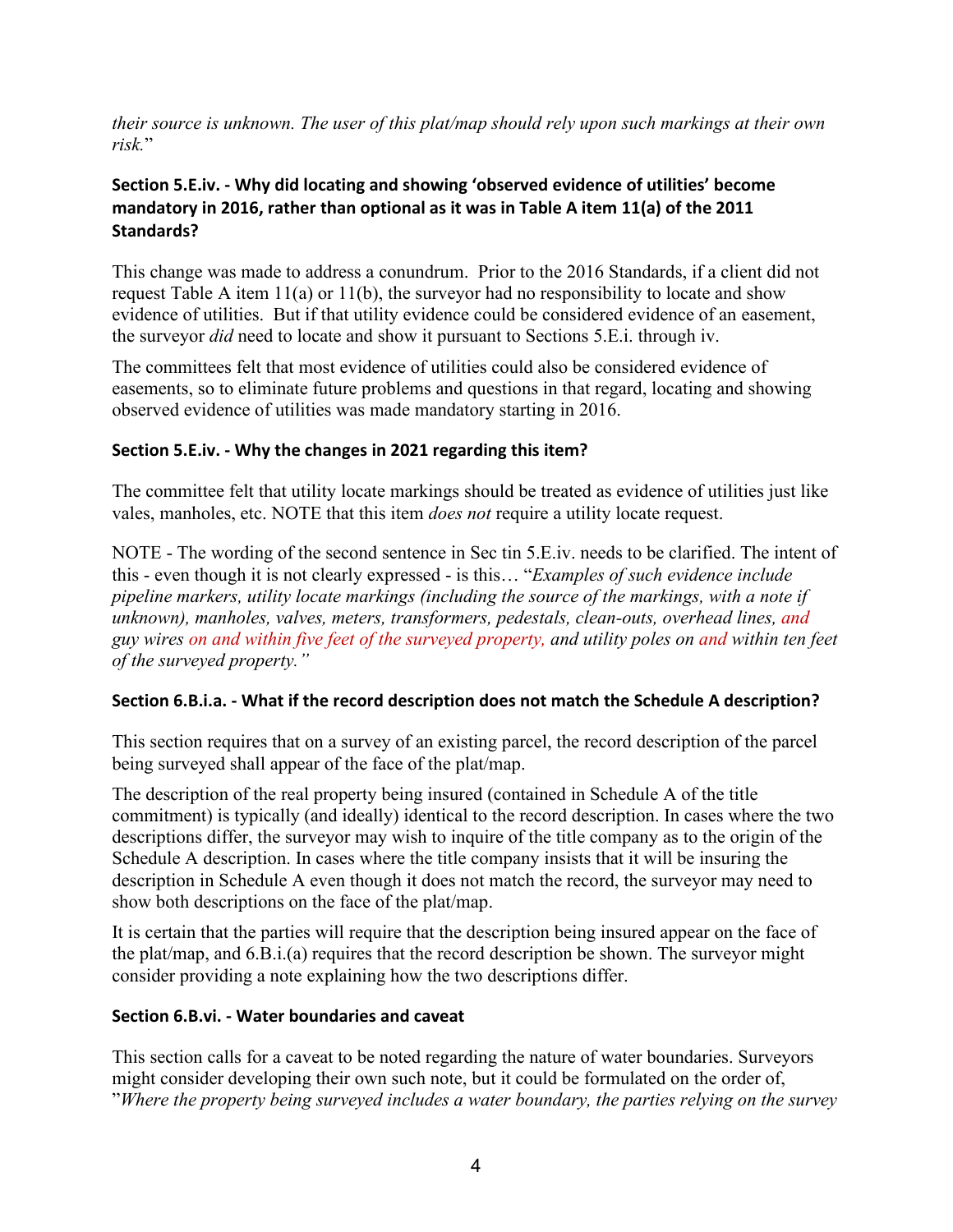*should be aware that, (1) laws regarding the delineation between the ownership of the bed of navigable waters and the upland owner differ from state to state, (2) water boundaries are typically subject to change due to natural causes, and (3) as a result, the boundary shown hereon may or may not represent the actual location of the limit of title. The [e.g., bank, edge of water, high-water mark, ordinary high-water mark, low-water mark, ordinary low-water mark, center of stream] shown hereon [was/were] located on [Date]*."

## **Section 6.B.vii. - contiguity, gaps and overlaps**

This section requires that the surveyor disclose any gaps or overlaps with adjoiners or between interior parcels where the property being surveyed is comprised of multiple parcels. This can be done not only with notes on the graphic portion of the plat/map, but also with textual notes drawing attention to the condition(s). Such information is critically important to the title company so that such issues can be disclosed to the parties and appropriate exceptions to coverage can be written.

Where no gaps or overlaps exist, surveyors should consider assuring that the parties understand that fact by providing an affirmative statement to that effect.

## **Section 6.C.i. - Dealing with easements that burden vs. easements that benefit the property**

Offsite easements that benefit the surveyed property (i.e., appurtenant easements) are typically identified as insured parcels in Schedule A of the title commitment. Such easements may be included as part of the survey - treating them as a fee parcel rather than simply graphically showing them - pursuant to optional Table A item 18. But be wary of, for example, cross-parking and access easements that may cover large areas.

Easements that burden the surveyed property are identified as exceptions to title insurance coverage in Schedule BII of the title commitment.

It is possible that an easement could *both* benefit *and* burden a property in which case, it might be listed both in Schedule A and Schedule BII.

In addition, sometimes a title company may inadvertently list a beneficial easement in Schedule BII as an *exception* to coverage, rather than identifying it in Schedule A as one that *benefits* the surveyed property - or vice versa.

Surveyors should communicate with the title company when they believe there is a discrepancy between their opinion as to the effect of an easement and how the title commitment reports it.

## **Section 6.C.ii. - How do I deal with revisions to the title commitment?**

Often in the course of the surveyor preparing the survey and often even after the plat/map has been completed and delivered, there will be revisions made to the title commitment that the surveyor will need to address. Surveyors should assure that they are appropriately compensated for any work that they believe represents additional services. This could be accomplished by carefully spelling out in the contract how many lender/client/title company comment letters will be addressed, how many client/lender/title company-driven revisions will be made to the survey, and over what period of time.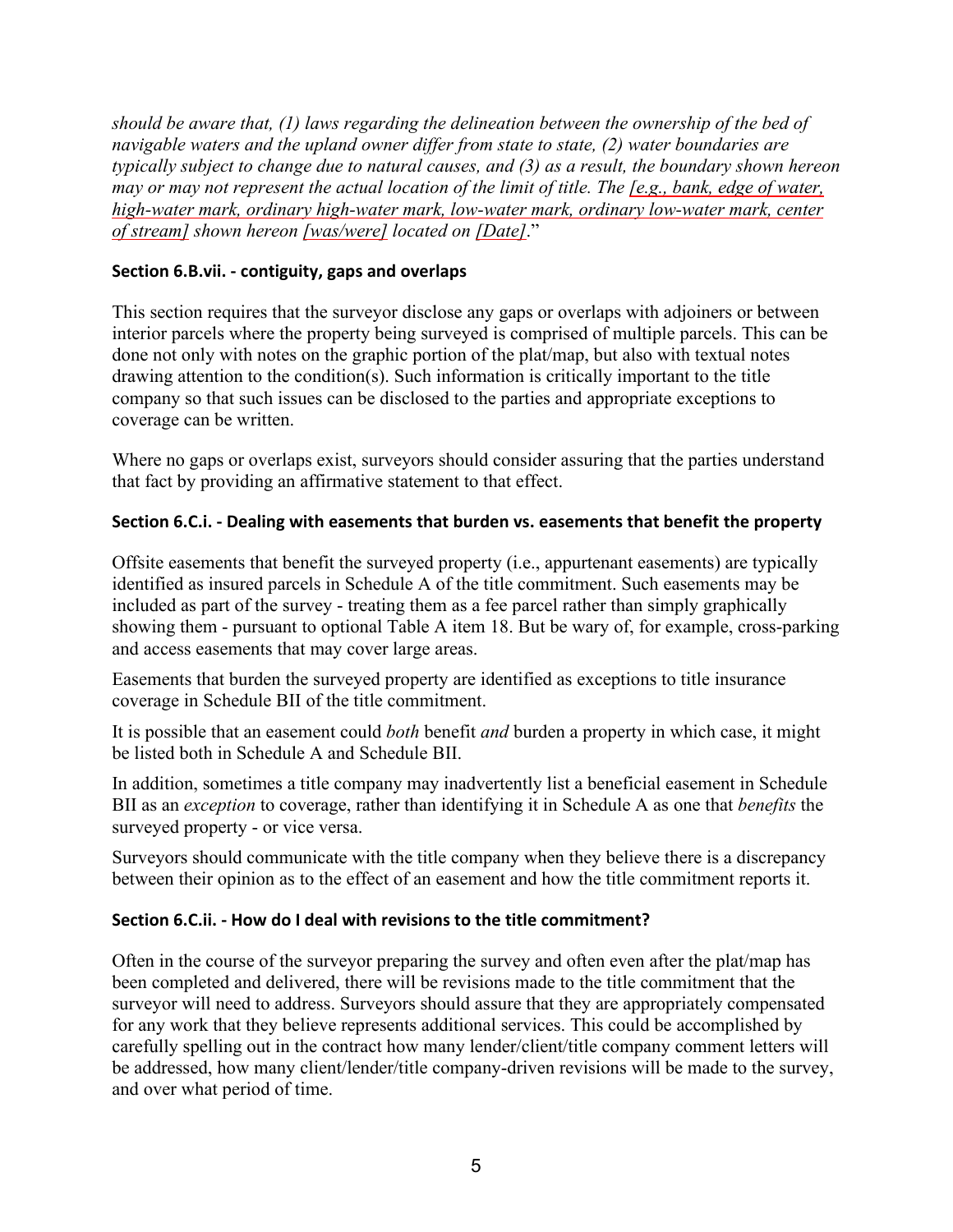#### **Section 6.C.iii. - Does the surveyor need to now identify if streets are public or private?**

Oftentimes people read more into the standards than what they actually say.

This particular item was modified slightly because in the 2016 standards, as it was written the surveyor needed to note lack of access only if it was a public street.

There were two problems with that:

- 1. The surveyor needed to determine if a street was public, and, more importantly,
- 2. Title companies and others need to know about access whether it is a public or private street.

Thus the item was modified accordingly. If you read it carefully, however, it does not say anything about the surveyor determining if the street is public or private, only that there needs to be a note if there is lack of access to either a public or private street.

Having written that, let's answer this question more specifically.

The standards never required surveyors to identify streets as public or private other than perhaps as may have been reported on, for example, a subdivision plat or in a grant of easement listed in Schedule BII.

These types of requests routinely come from lenders as part of the litany of things they want surveyors to tell them. Those requests *very frequently* have the surveyor providing more information than the standards require. Surveyors should strive to be helpful and cooperative, but not to their detriment (i.e., additional liability), so each request should be carefully weighed.

Most of the time, surveyors can probably determine, with some confidence, if a street is public or private - assuming the documentation was provided or is readily available.

But - aside from the items of Schedule BII and other research that surveyors need to do based on their state laws or the normal standard of care - under the ALTA/NSPS Standards they do not need to independently make such a determination. If it's not obvious from the documentation, they may wish to decline to opine on the issue pending someone providing definitive documentation.

## **Section 6.C.viii. - How does the surveyor address easements found, but not listed in title commitment?**

This will most commonly happen when the surveyor, (a) by some means or other, becomes aware of an easement not listed in the title commitment or (b) an easement that appeared in an earlier version of the commitment has been removed from a subsequent version.

In this events, typically one of three things has occurred. (1) the title company simply inadvertently missed an easement, (2) the title company is aware - but the surveyor is not - that the easement has been released, vacated or abandoned, or (3) the title company has decided to insure over the easement.

New Section 6.C.viii. in the 2021 Standards states *"If in the process of preparing the survey the surveyor becomes aware of a recorded easement not otherwise listed in the title evidence provided, the surveyor must advise the insurer prior to delivery of the plat or map and, unless the insurer provides evidence of a release of that easement, show or otherwise explain it on the face of the plat or map, with a note that the insurer has been advised."*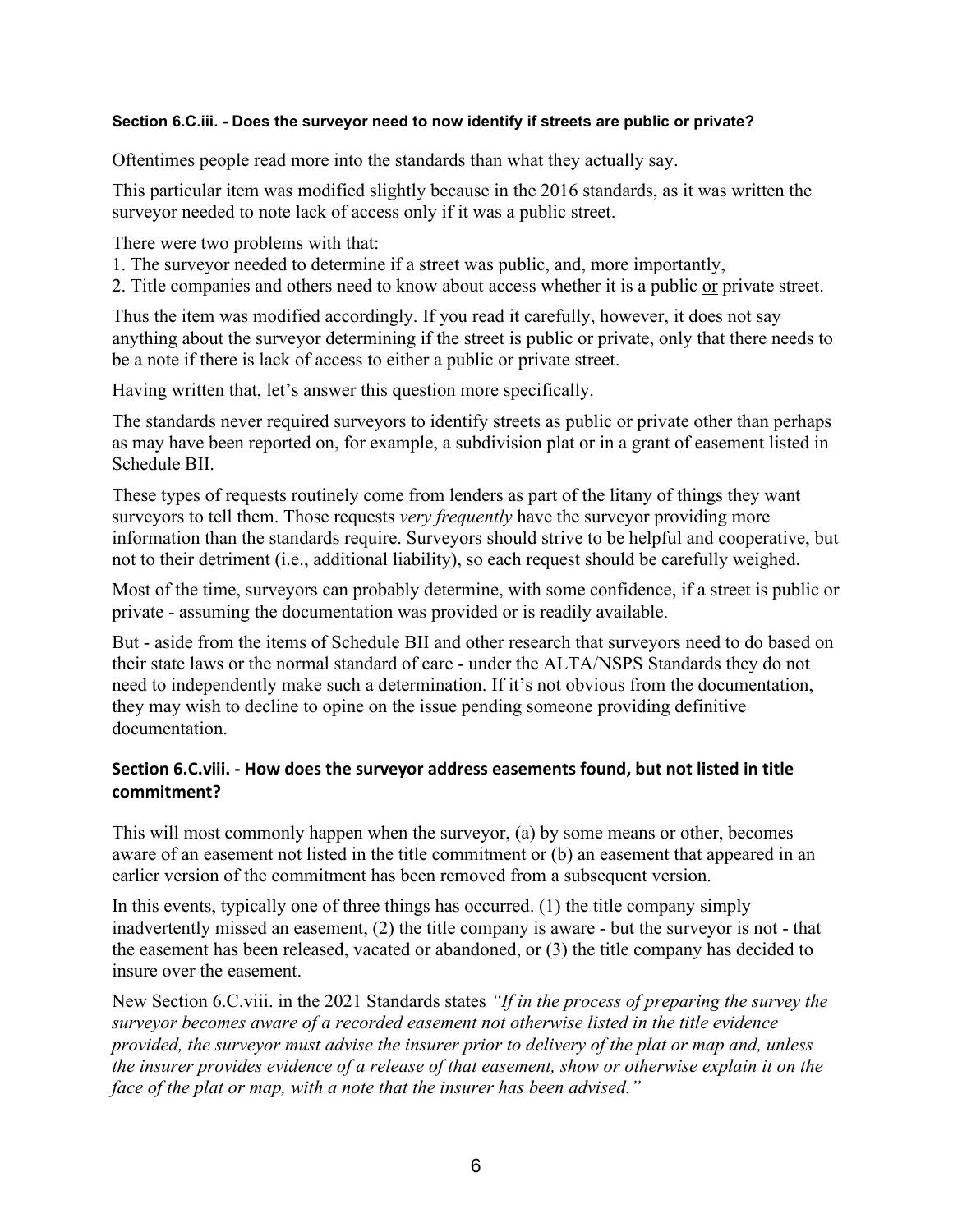Such a note might be formatted similar to:

*The 20 foot gas-line easement recorded as Instrument number 64-12345 and shown hereon is not listed in the title commitment; however, no evidence of a release, vacation or abandonment has been provided. The title company has been advised.*

### **Section 7 - Certified parties?**

Surveyors are often told they need to certify to multiple parties above and beyond the client, lender and insurer as identified in Section 7 and they need to recognize that more certified parties may equate to more liability. They may wish to consider specifically listing in the contract those parties that they will certify to and that "*additional parties may be certified to for an additional fee.*" If the specific parties are not yet known, they could specify that they will certify to the lender, client and insurer.

Often a request is made or direction given to certify to "ATIMA" and/or "ISAOA." These are acronyms that mean "*as their interests may appear*" and "*its successors and/or assigns.*" The loan policy defines "insured" in a way that should remove the need for such wording, but if the lender demands that the title company put those in the policy, the title company will likely want to surveyor to certify to the same. Surveyors should seek guidance from their attorneys on the desirability of certifying in this matter; however, in any event, they may want to avoid certifying to successors and assigns of the client/buyer.

### **Section 7 - The date of the fieldwork is obvious, but what is the date of the Plat or Map?**

That is the date by which the survey will be identified. Many surveyors date the plat or map as of the date they signed it. Others backdate it to the date of the fieldwork. The committees feel this decision is best left to the surveyor. In some states, the date of the plat/map may need to be the same as the date of the fieldwork.

### **Section 7 - New certified parties and current date, but without an "Update"**

Some lenders are wanting the surveyor to not "update" an old survey, but merely change the names of the certified parties and provide a current certification. Surveyors need to understand that they may be taking on liability to new parties when they do this, even though they did not "update" the survey. In addition, sending out a survey with a current certification using out-ofdate standards may — and probably should — be a problem for your Board of Licensure.

### **Table A - What can I modify in Table A?**

The introductory paragraph to Table A has been revised to make it clear - as was always intended - that not only is the very selection of a Table A item negotiable, but *the exact wording of the item is also negotiable*, as is - of course - the fee. It is permissible for the surveyor and client/lender to negotiate a modification to the wording of any item. Any such modification, however, must be explained in a note placed on the face of the plat/map pursuant to Section 6.D.ii.(g). Of course, surveyors need to decide for themselves what fee to attach to any given Table A item.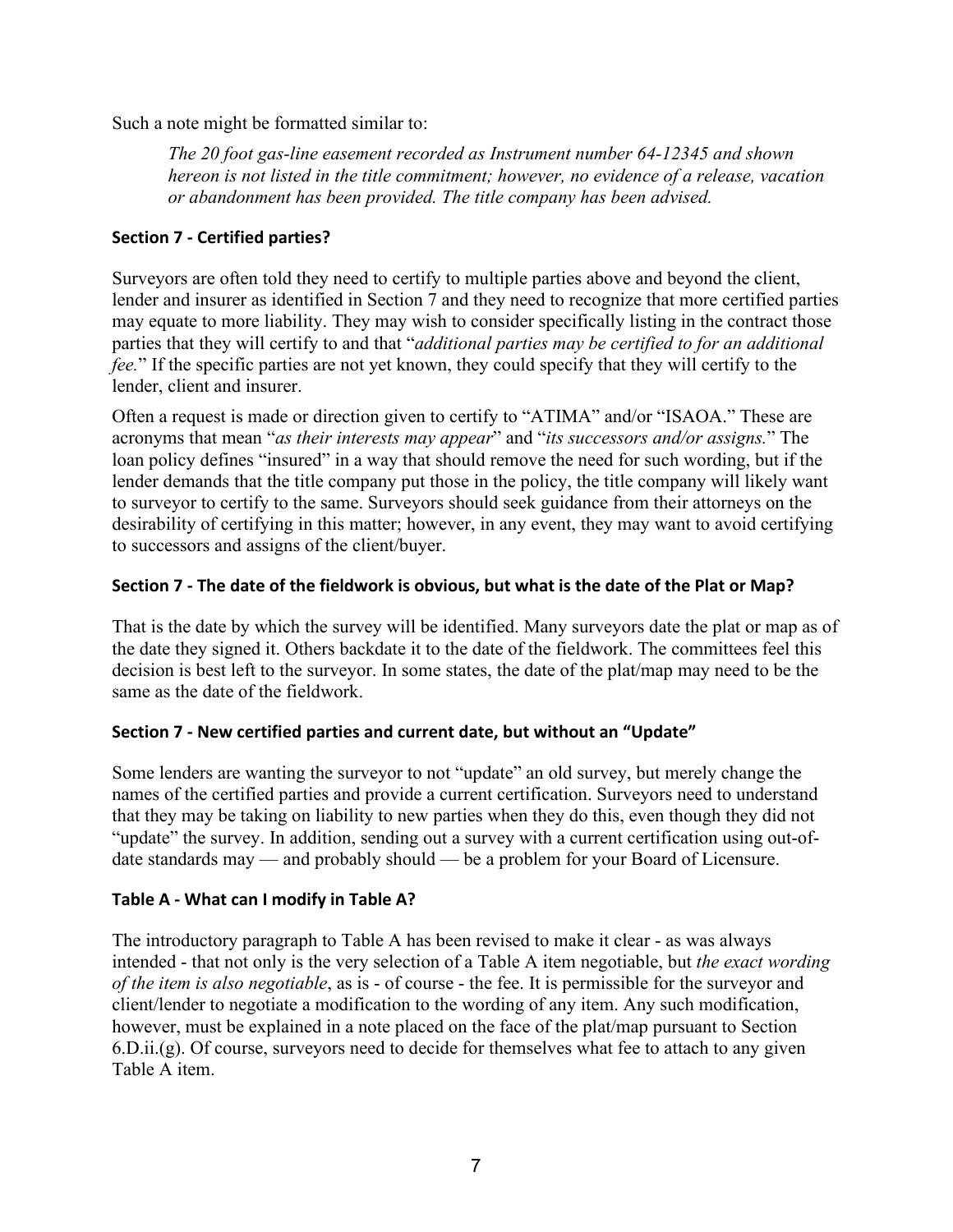### **Table A, item 11 - What about underground utilities?**

**I**tem 11 has been re-written for 2021 in order to better address the realities of underground utility locations. The best thing surveyors can do to help manage expectations in this regard is to reiterate the "Note" following this item in Table A, viz.,

*Note to the client, insurer, and lender – With regard to Table A, item 11, information from the sources checked above will be combined with observed evidence of utilities pursuant to Section 5.E.iv. to develop a view of the underground utilities. However, lacking excavation, the exact location of underground features cannot be accurately, completely, and reliably depicted. In addition, in some jurisdictions, 811 or other similar utility locate requests from surveyors may be ignored or result in an incomplete response, in which case the surveyor shall note on the plat or map how this affected the surveyor's assessment of the location of the utilities. Where additional or more detailed information is required, the client is advised that excavation may be necessary.*

### **Table A, item 11(b) - Does this item require an 811 locate request or a Level B SUE investigation?**

No, neither! Because in many, if not most, parts of the country an 811 locate request from a surveyor is an exercise in frustration and futility, the Joint ALTA/NSPS Committee dropped reference to 811 locate requests and added the "private locate request" as 11(b).

The intent of 11(b) is to hire a private locator, rather than making an 811 locate request or hiring someone to do a Level B SUE investigation.

If item 11(b) is checked, the surveyor needs to discuss with the client who will make the locate request and who will paying for it. Obviously, if the surveyor is paying, the associated fee would be added to the survey costs.

Keep in mind, however, that the wording of Table A items is always negotiable, so if in your area, an 811 locate request is actually fruitful - or if the client insists on a Level B SUE investigation - the wording of 11(b) can be negotiated, modified and the word "private" replaced with "811" or "Level B SUE investigation."

## **Table A item 19 - "What does '***This item shall not be addressed on the face of the plat or map'* **refer to? The minimum amount of insurance to be in effect throughout the contract term** *and/or* **the certificate of insurance?**

In that phrase, "This item" refers to the totality of Item 19 and that, by implication, means everything associated with the item.

The intent of the requirement is that nothing related to Item 19 should be reflected on the plat/map. The item does not even need to be mentioned in the certificate as a Table A item. If proof of insurance has been provided (typically a certificate of insurance), there is no reason for anything regarding insurance to appear on the plat/map.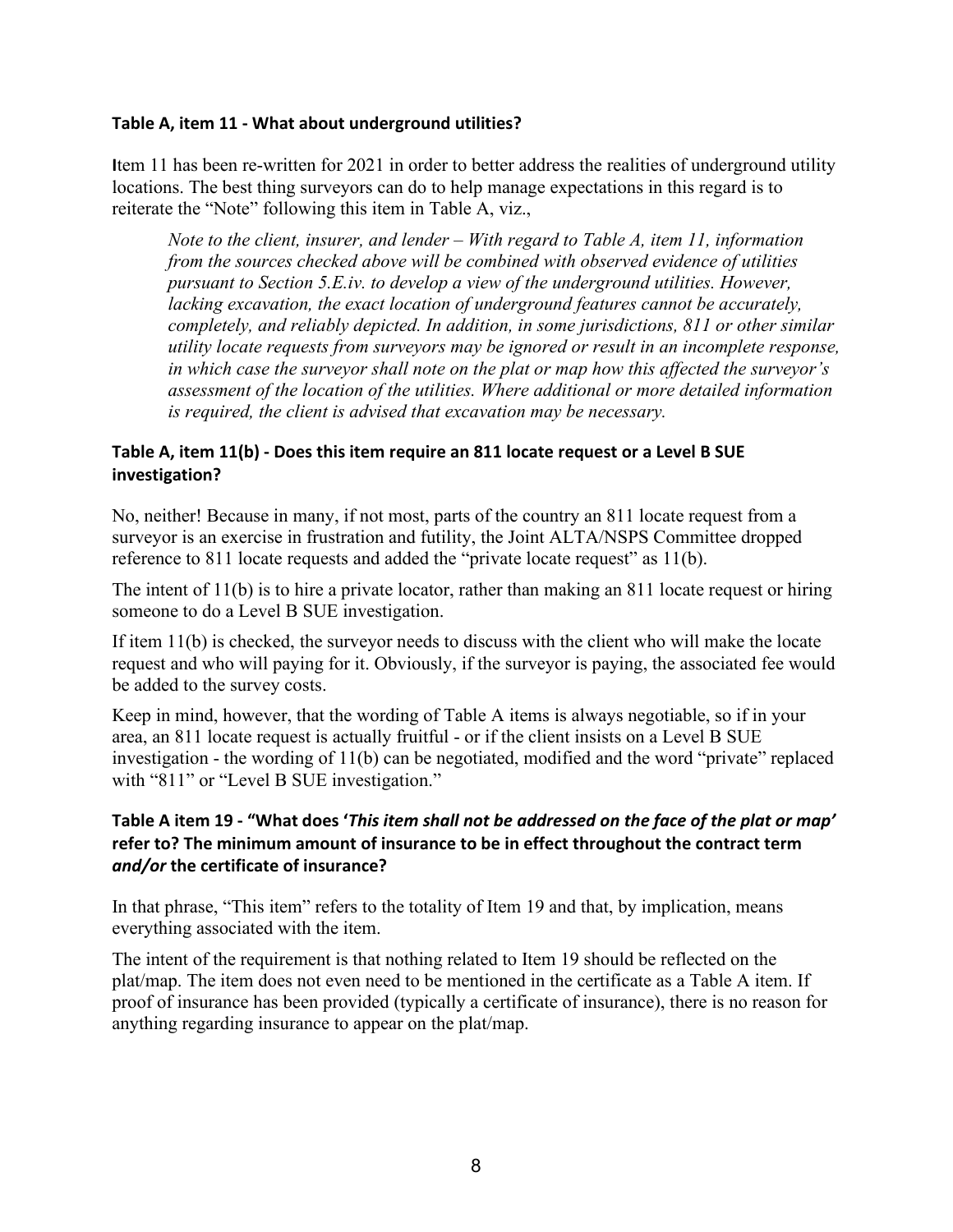## **HUD Survey Instructions and Surveyor's Report**

Office of Housing

Public Reporting Burden for this collection of information is estimated to average 0.5 hour per response, including the time for reviewing instructions, searching existing data sources, gathering and maintaining the data needed, and completing and reviewing the collection of information. Send comments regarding this burden estimate or any other aspect of this collection of information, including suggestions for reducing this burden, to the Reports Management Officer, Office of Information Policies and Systems, U.S. Department of Housing and Urban Development, Washington, DC 20410-3600 and to the Office of Management and Budget, Paperwork Reduction Project (2502-0468), Washington, DC 20503. Do not send this completed form to either of the above addresses.

**Warning:** Federal law provides that anyone who knowingly or willfully submits (or causes to submit) a document containing any false, fictitious, misleading, or fraudulent statement/certification or entry may be criminally prosecuted and may incur civil administrative liability. Penalties upon conviction can include a fine and imprisonment, as provided pursuant to applicable law, which includes, but is not limited to, 18 U.S.C. 1001, 1010, 1012; 31 U.S.C. 3729, 3802, 24 C.F.R. Parts 25, 28 and 30, and 2 C.F.R. Parts 180 and 2424.

**Standards of Performance**: **for all surveys contracted for or updated after February 23, 2021:** In every instance the survey and survey plat(s) and/or map(s)/must be made in accordance with the requirements for an "ALTA/NSPS Land Title Survey" and in compliance with the:

A. 20162021 Minimum Standard Detail Requirements for ALTA/ NSPS Land Title Surveys, jointly established and adapted by the American Land Title Association and the National Society of Professional Surveyors;

B. Table A, Optional Survey Responsibilities and Specifications, thereof, items 1, 2, 3, 4, 6a, 6b, 7a, 8, 9, 10a, 10b, 1110, 11a, 11b, 12, 13, 16, 17, 18, and 1918.

C. And the following requirements as applicable:

- C. **Wetland Delineation Involved:** Optional Item 20 of Table A must be amended as follows: "If there has been a field delineation of wetlands conducted by a qualified specialist hired by the client, the surveyor must locate any delineation markers observed in the process of conducting the fieldwork and show them on the face of the plat or map. If no markers were observed, the surveyor must so state."
- D. **Site Grading Involved**: Comply with table A, item 5. Contours may not exceed 1-foot vertical intervals, except that 2-foot and 5 foot vertical intervals may be used where the mean site gradient exceeds 5 percent and 10 percent respectively. Where curbs and/ or gutters exist, show top of curb and flow line elevations.
- E. **Plot Plan Design/Redesign Involved**: Comply with Table A, Item 6.
- 6. **Condominium/Air-rights Involved:** The surveyor must provide a survey made in accordance with any Property Jurisdiction requirements or, in the absence of such requirements, professionally recognized standards.
- 7. **Flood Hazard Involved:** Where any portion of the site is subject to flood hazard, show the 100-year return frequency flood hazard elevation and flood zone for all projects plus the 500 year return frequency flood hazard elevation and flood zone for Section 811 housing program. For existing projects show the site elevation at the building entrances, lowest habitable finished floor, and basement for each primary building, and the vehicular parking area that serves each primary building. Take return frequency flood hazard elevations from the applicable Federal Flood Insurance Rate Map. Where such is not available, take the elevations from available state or local equivalent data, or when not available, work in conjunction with owner's engineer.
- **8. Blanket Easement Involved:** Show on the map/plat the location of any facility that is located within or traverses the property under provisions of a blanket easement.

**Additional Owner Requirements:** The following requirements are not intended to void any other part of this instruction.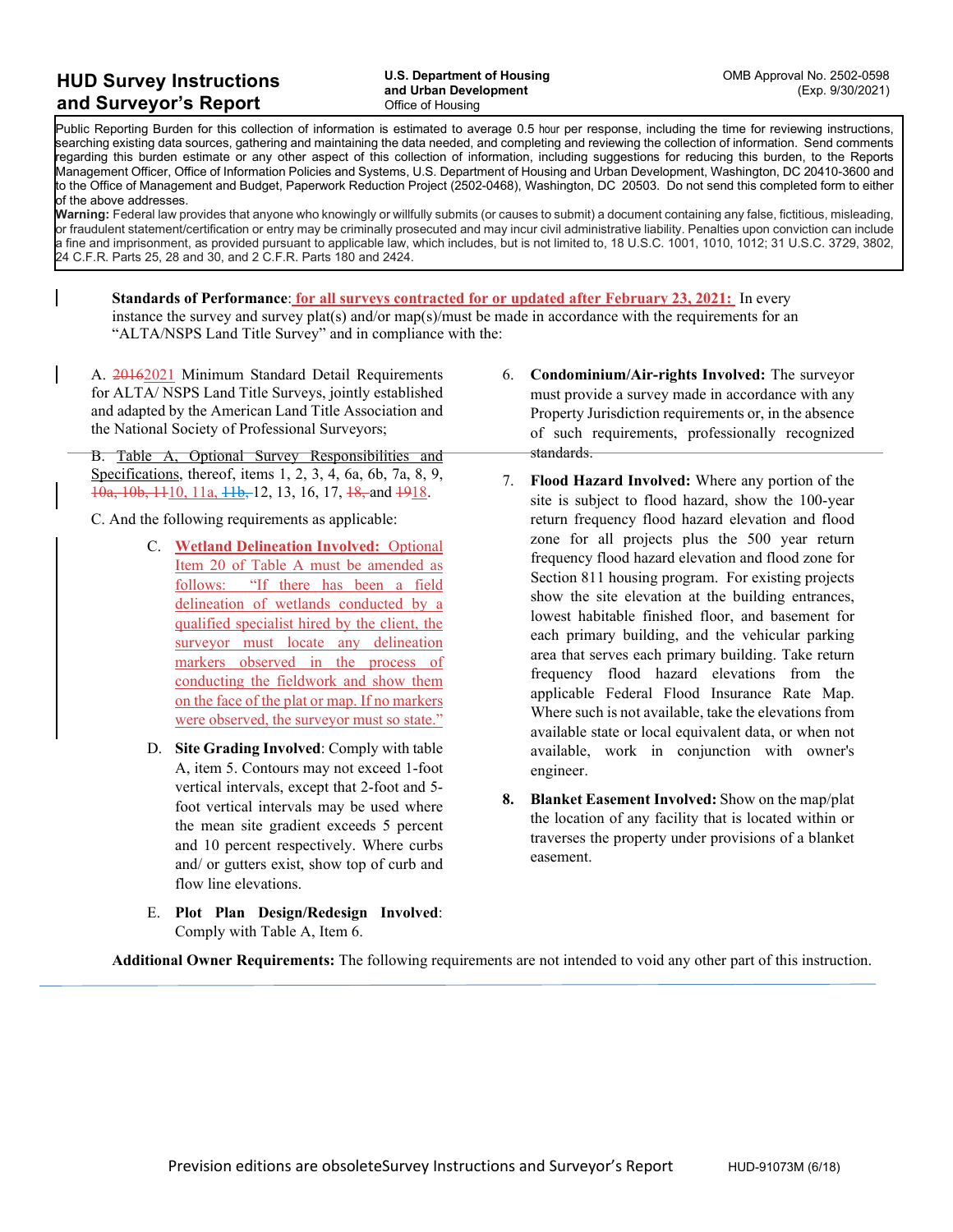## **HUD Surveyor's Report**

**Certification:** The survey map/plat must bear the ALTA/ NSPS Certification:

"To (name of insured, if known), (name of lender, if known), (name of title insurer, if known), Department of Housing and Urban Development ("HUD"), (names of others as negotiated with the client):

This is to certify that this map or plat and the survey on which it is based were made in accordance with the 20162021 Minimum Standard Detail Requirements for ALTA/ NSPS Land Title Surveys, jointly established and adopted by ALTA and NSPS, and includes Items \_\_\_\_\_\_\_\_\_\_ of Table A thereof. The fieldwork was completed on [date].

Date of Plat or Map: (Surveyor's signature, printed name and seal with Registration/License Number)"

**Surveyor's Report Instructions:** A current Surveyor's Report (not more than 120 days old) must be included with the survey map(s)/plat(s) submitted to HUD for: project design review, construction contract document sets, as required during construction, upon project completion; and with the map(s)/plat(s) used at initial and final closing. Identify pertinent observed and otherwise known conditions on the Surveyor's Report**.**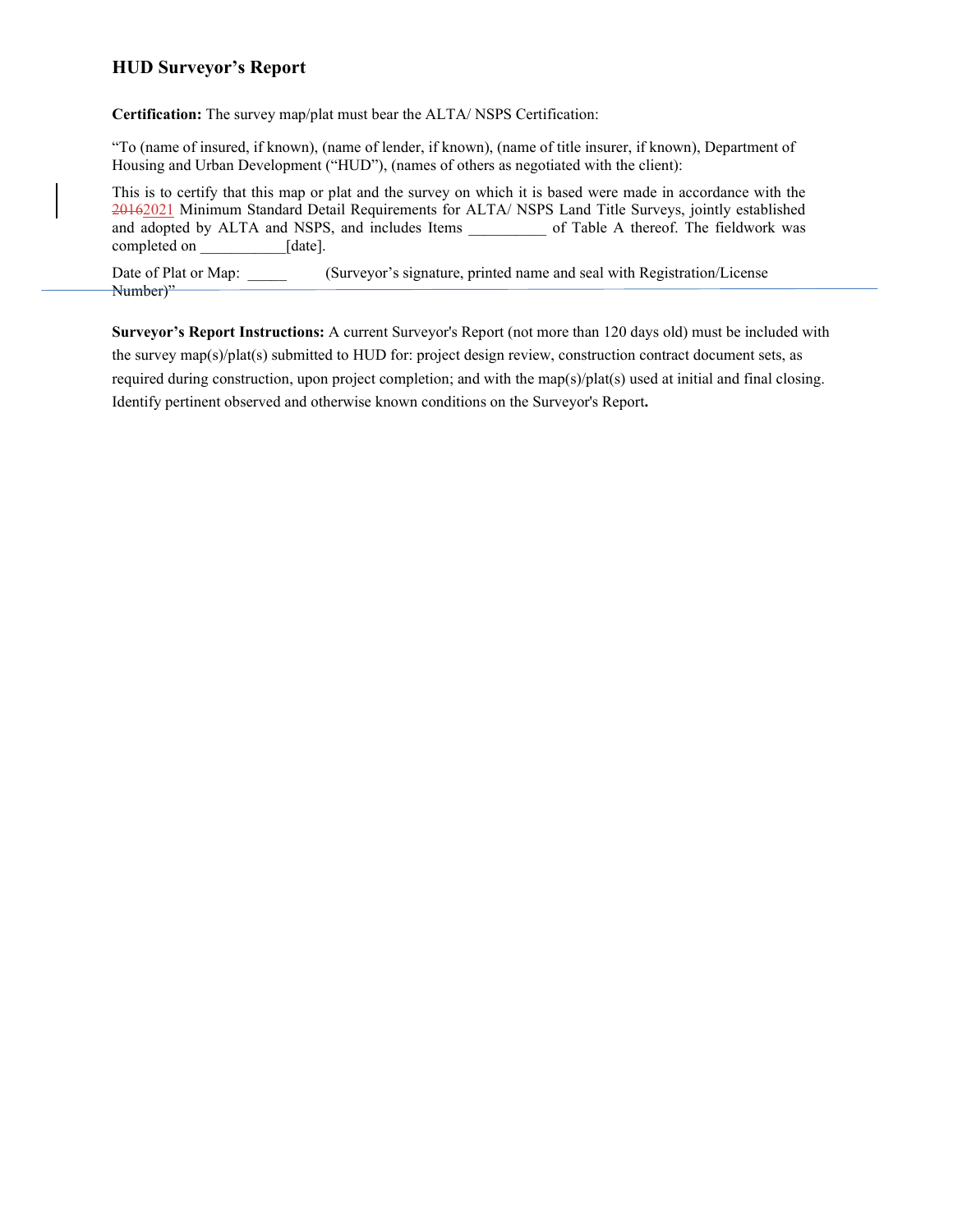# **HUD Surveyor's Report**

**The included survey plat and/or map** is to be used in a multifamily housing loan transaction submitted to HUD.

| Its uses will include:                        |                                       |
|-----------------------------------------------|---------------------------------------|
| Land title recordation (all cases).           | $\Box$ Condominium/Air-rights, and/or |
| Site grading plan preparation (item 1 above). | $\Box$ Other: (e.g. accessibility     |
| Plot plan design/redesign (item 2 above).     | features)                             |
| <b>Special Project Features:</b>              |                                       |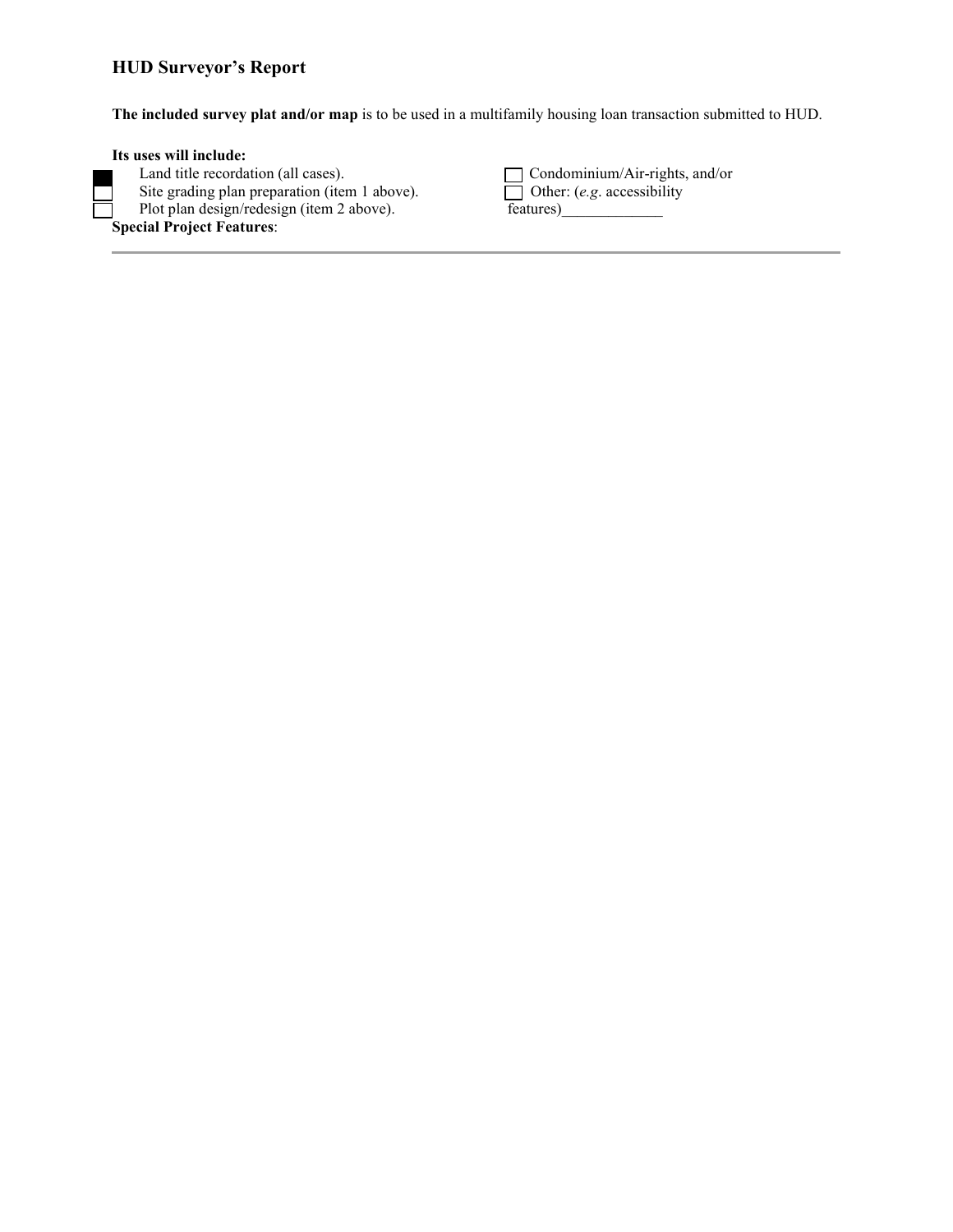## **HUD Surveyor's Report**

|                                                                           | <b>Owner's Representative/Contact:</b>                                                     |          |        |                                                                                                                             |                  |
|---------------------------------------------------------------------------|--------------------------------------------------------------------------------------------|----------|--------|-----------------------------------------------------------------------------------------------------------------------------|------------------|
|                                                                           |                                                                                            |          |        |                                                                                                                             |                  |
|                                                                           |                                                                                            |          |        |                                                                                                                             |                  |
| premises standing in the name of [Insert name of owner at time of survey] |                                                                                            |          |        |                                                                                                                             |                  |
|                                                                           |                                                                                            |          |        |                                                                                                                             |                  |
| situated                                                                  | in                                                                                         | [Insert] | city,  | county,                                                                                                                     | state]           |
|                                                                           |                                                                                            |          |        |                                                                                                                             | and shown on the |
| accompanying                                                              | survey                                                                                     | plat     | and/or | map                                                                                                                         | entitled         |
|                                                                           | premises and of the building(s) located thereon.                                           |          |        |                                                                                                                             |                  |
|                                                                           |                                                                                            |          |        | I certify that on [ <i>Insert date of last site inspection or N/A</i> ] _________________________, I again made a careful   |                  |
|                                                                           |                                                                                            |          |        | inspection of said premises and of the building(s) located thereon, and found said premises to be standing in the           |                  |
|                                                                           |                                                                                            |          |        | In my professional opinion, the following information reflects the conditions observed on the date of the last site         |                  |
|                                                                           |                                                                                            |          |        | inspection, or disclosed in the process of researching title to the premises, and I further certify that such conditions(s) |                  |
|                                                                           | are shown on the survey map/plat dated: [ <i>Insert date of latest revision</i> ]          |          |        |                                                                                                                             |                  |
| Ι.<br>across said premises:                                               | For Items 1 through 10, please provide a detailed answer or state "none," if inapplicable. |          |        | Rights of way, old highways or abandoned roads, lanes or driveways, drains, sewer or water pipes over and                   |                  |
| 2.                                                                        |                                                                                            |          |        | Springs, streams, rivers, ponds or lakes located, bordering on or running through said premises:                            |                  |
| 3.                                                                        | Cemeteries or family burying grounds located on said premises:                             |          |        |                                                                                                                             |                  |
| 4.                                                                        | overhanging or crossing said premises:                                                     |          |        | Electricity, or electromagnetic/communications signal, towers, antenna, lines, or line supports located on,                 |                  |
|                                                                           |                                                                                            |          |        |                                                                                                                             |                  |

5. Disputed boundaries or encroachments. (If the buildings, projections or cornices thereof or signs affixed thereto, fences or other indications of occupancy encroach upon adjoining properties or the like encroach upon surveyed premises, specify all such):

\_\_\_\_\_\_\_\_\_\_\_\_\_\_\_\_\_\_\_\_\_\_\_\_\_\_\_\_\_\_\_\_\_\_\_\_\_\_\_\_\_\_\_\_\_\_\_\_\_\_\_\_\_\_\_\_\_\_\_\_\_\_\_\_\_\_\_\_\_\_\_\_\_\_\_\_\_\_\_\_\_\_\_\_\_\_  $\mathcal{L}_\mathcal{L} = \{ \mathcal{L}_\mathcal{L} = \{ \mathcal{L}_\mathcal{L} = \{ \mathcal{L}_\mathcal{L} = \{ \mathcal{L}_\mathcal{L} = \{ \mathcal{L}_\mathcal{L} = \{ \mathcal{L}_\mathcal{L} = \{ \mathcal{L}_\mathcal{L} = \{ \mathcal{L}_\mathcal{L} = \{ \mathcal{L}_\mathcal{L} = \{ \mathcal{L}_\mathcal{L} = \{ \mathcal{L}_\mathcal{L} = \{ \mathcal{L}_\mathcal{L} = \{ \mathcal{L}_\mathcal{L} = \{ \mathcal{L}_\mathcal{$ 

6. Earth moving work, building construction, or building additions within recent months: